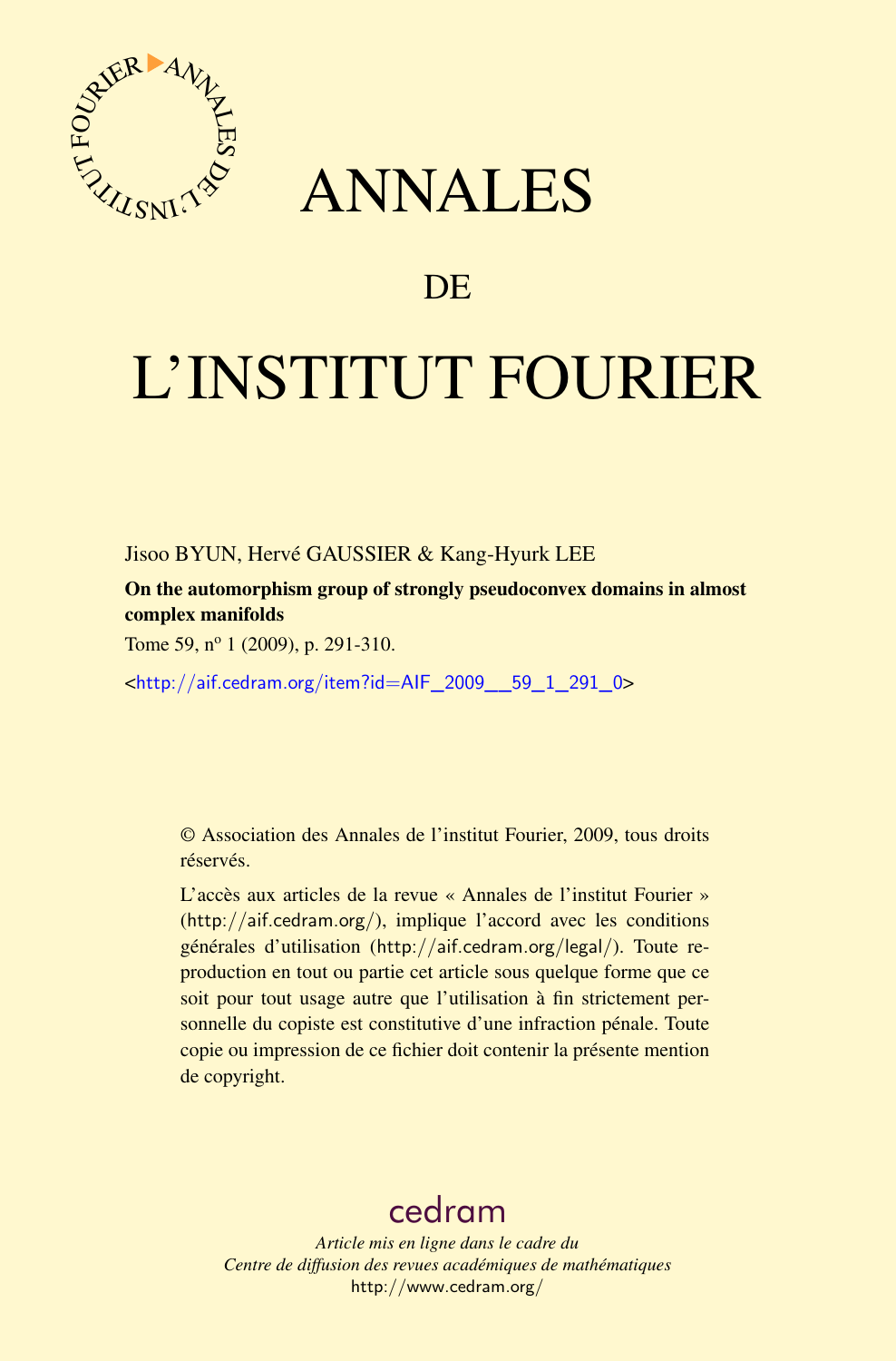### ON THE AUTOMORPHISM GROUP OF STRONGLY PSEUDOCONVEX DOMAINS IN ALMOST COMPLEX MANIFOLDS

#### **by Jisoo BYUN, Hervé GAUSSIER & Kang-Hyurk LEE (\*)**

ABSTRACT.  $\qquad$  In contrast with the integrable case there exist infinitely many non-integrable homogeneous almost complex manifolds which are strongly pseudoconvex at each boundary point. All such manifolds are equivalent to the Siegel half space endowed with some linear almost complex structure.

We prove that there is no relatively compact strongly pseudoconvex representation of these manifolds. Finally we study the upper semi-continuity of the automorphism group of some hyperbolic strongly pseudoconvex almost complex manifolds under deformation of the structure.

Résumé. — Contrairement au cas intégrable, il existe une infinité de variétés presque complexes homogènes, non intégrables, strictement pseudoconvexes en tout point de leur bord. De telles variétés sont équivalentes au demi-espace de Siegel muni d'une structure presque complexe linéaire.

Nous démontrons qu'il n'existe pas de représentation relativement compacte, strictement pseudoconvexe, de ces variétés. Enfin, nous étudions la semi-continuité du groupe des automorphismes de certaines variétés presque complexes hyperboliques, strictement pseudoconvexes, par déformation de la structure.

#### **1. Introduction**

The main purpose of the present paper is a structural description of automorphisms groups in almost complex manifolds. The study of pseudoholomorphic maps started with the work of A.Nijenhuis-W.Woolf [\[22\]](#page-19-0) in which the authors proved the local existence of pseudoholomorphic curves for Hölderian almost complex structures and their stability under small deformations of the structure. Generically no nontrivial map f between two

*Keywords:* Automorphism groups, strongly pseudoconvex domains, almost complex manifolds.

*Math. classification:* 32G05, 32H02, 32T15, 53C15.

<sup>(\*)</sup> Research of the first and the third author was supported by Korea Research Fundation Grant KRF-2005-070-C00007.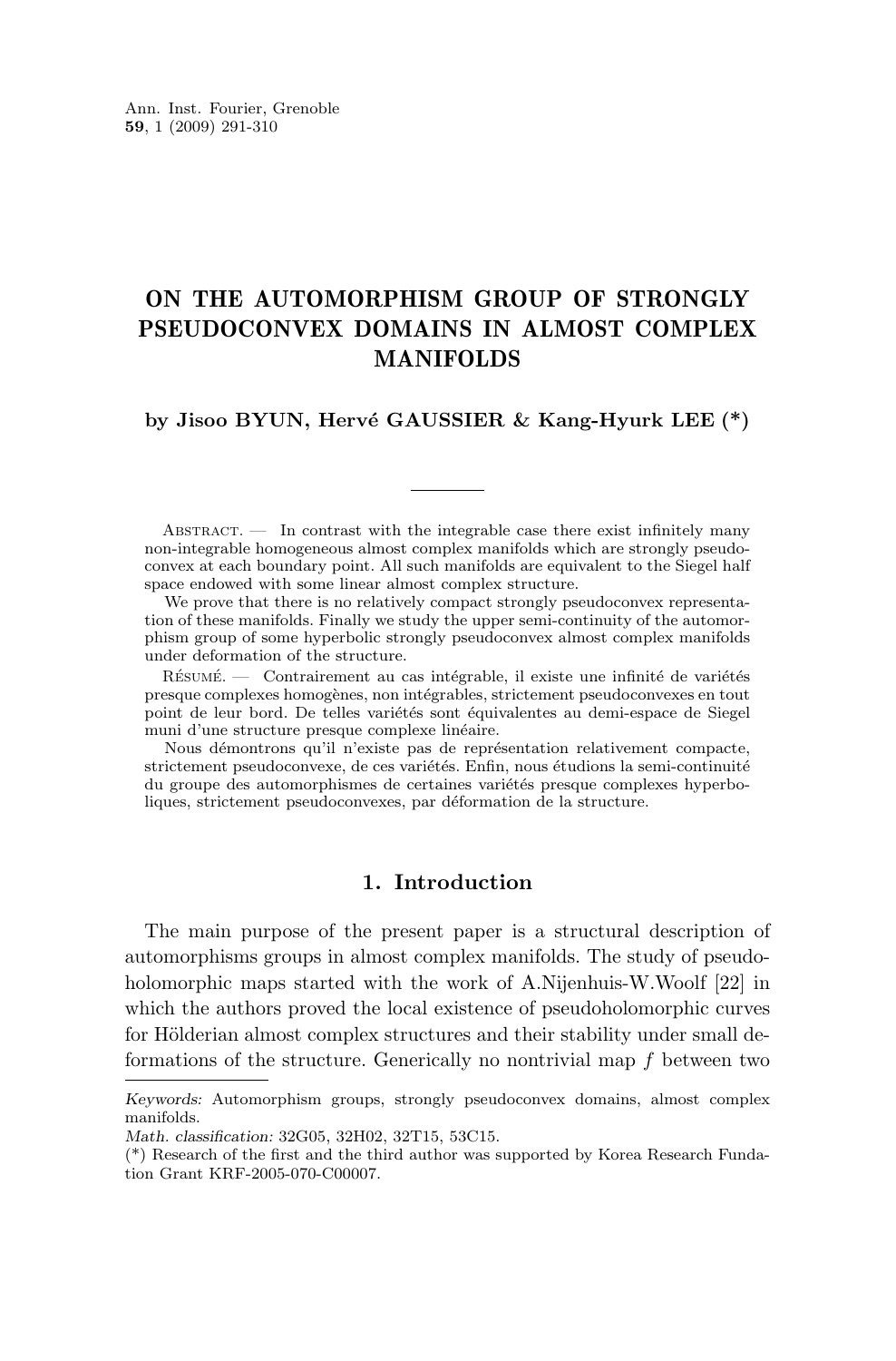<span id="page-2-0"></span>almost complex manifolds  $(M', J')$  and  $(M, J)$  satisfies the holomorphicity condition :

$$
(1.1) \t df \circ J' = J \circ df
$$

since this is an overdetermined system. The local existence of pseudoholo-morphic curves in [\[22\]](#page-19-0) relies on the crucial fact that System  $(1.1)$ , considered for  $(M', J') = (\Delta, J_{st})$  (the unit disc in  $\mathbb C$  endowed with the standard complex structure), is a small deformation of the classical elliptic Cauchy-Riemann equation  $\bar{\partial}f=0$ . The precise regularity of a pseudoholomorphic curve (f is of class  $\mathcal{C}^{k+1,\alpha}$  whenever J is of class  $\mathcal{C}^{k,\alpha}$ ) also follows from the elliptic theory; S.Ivashkovich-J.P.Rosay [\[14\]](#page-19-0) gave a transparent presentation of these facts.

In complex manifolds the unit ball is, up to biholomorphic equivalence, the only strongly pseudoconvex domain with noncompact automorphism group. This result known as the Wong-Rosay theorem is purely local, since one may localize the assumptions near a boundary accumulation point [\[27,](#page-19-0) [24,](#page-19-0) [23,](#page-19-0) [6\]](#page-18-0). Quite surprisingly strongly pseudoconvex homogeneous almost complex manifolds appeared as limits under a scaling process in [\[7\]](#page-18-0) (some of their main properties were exhibited in [\[8,](#page-18-0) [19,](#page-19-0) [20\]](#page-19-0)). It follows from [\[20\]](#page-19-0) that these almost complex manifolds form a family of non equivalent models, in contrast with the complex setting. The first result of the paper is to explain this pathology by proving that there is no representation of a nonintegrable model almost complex manifold as a relatively compact strongly pseudoconvex domain; model manifolds may be viewed as almost complex manifolds with a singularity at infinity. In particular Theorem 1.1 recovers the classical Wong-Rosay theorem for relatively compact domains in almost complex manifolds. In real dimension four this was proved in [\[8\]](#page-18-0).

Theorem 1.1. — *Let* D *be a relatively compact domain in an almost complex manifold* (M, J)*. If* D *is strongly* J*-pseudoconvex and if* (D, J) *is* not equivalent to  $(\mathbb{B}^n, J_{st})$ , then the group  $\text{Aut}(D, J)$  is compact.

As usual two almost complex manifolds  $(M', J')$  and  $(M, J)$  are equivalent if there exists a biholomorphism  $f$  between  $(M', J')$  and  $(M, J)$ , i.e. a diffeomorphism  $f : M' \to M$  satisfying Condition (1.1). Here Aut $(D, J)$ denotes the set of automorphisms of  $(D, J)$ ,  $J_{st}$  denotes the standard complex structure on the Euclidean complex space  $\mathbb{C}^n$  and  $\mathbb{B}^n$  denotes the unit ball in  $\mathbb{C}^n$ .

The second result deals with the "upper semi-continuity" of automorphism groups in almost complex manifolds with boundary. R.Greene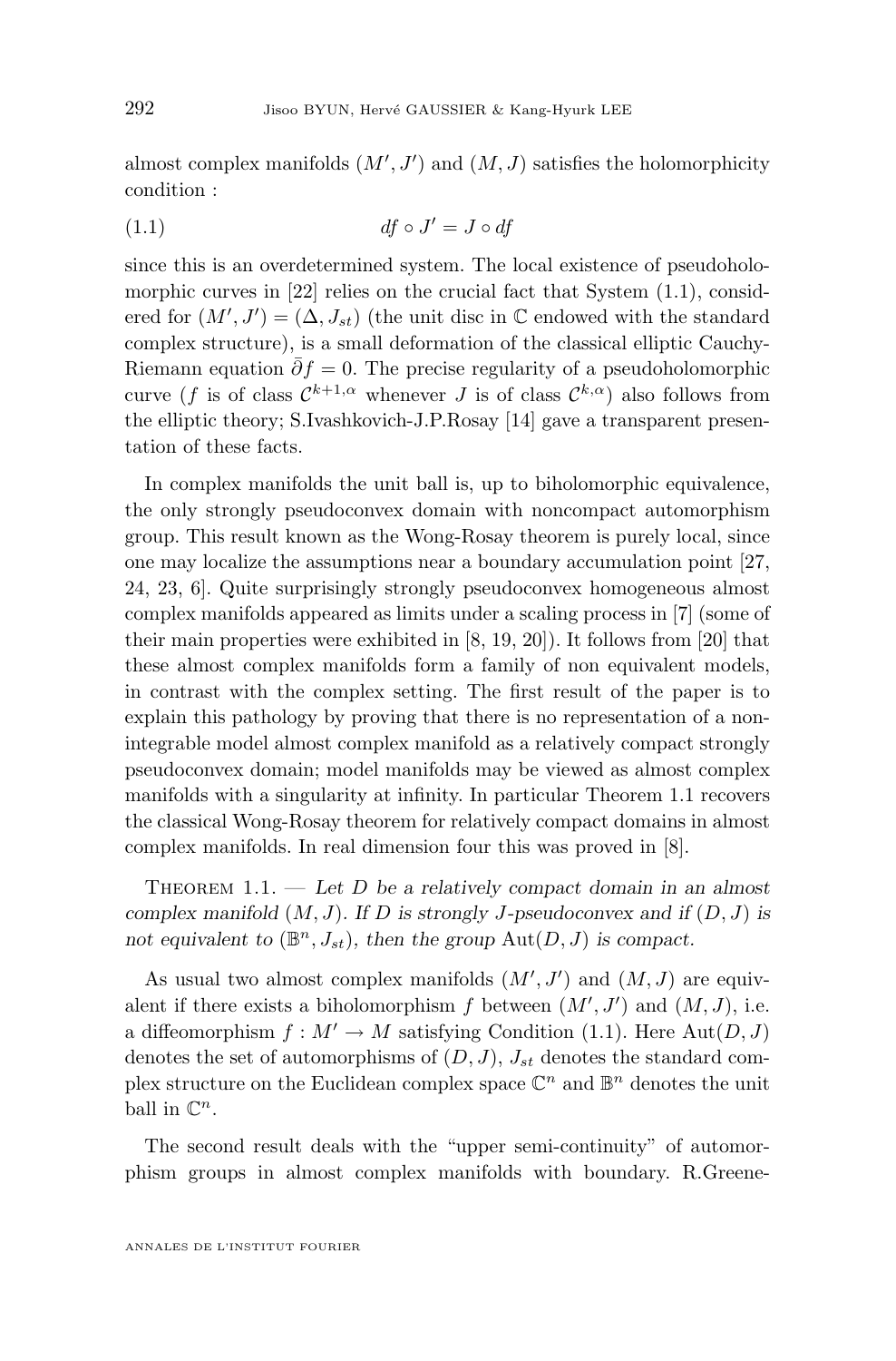<span id="page-3-0"></span>S.G.Krantz proved in [\[9,](#page-18-0) [10\]](#page-18-0) that if D is a strongly pseudoconvex domain in  $\mathbb{C}^n$ , then the automorphism group of any smooth deformation of D is Lie isomorphic to a subgroup of the automorphism group of D. Independently, R.Hamilton proved in [\[12\]](#page-18-0) that every smooth integrable deformation of a prescribed complex structure on a strongly pseudoconvex domain can be realized as a smooth deformation of the domain. The result in [\[9\]](#page-18-0) may therefore be considered as a stability phenomenon under a deformation of the structure. Theorem 1.2 is a partial generalization of this result to almost complex manifolds :

THEOREM 1.2. — Let D be a  $\mathcal{C}^{\infty}$  smooth relatively compact domain in *a*  $\mathcal{C}^{\infty}$  *almost complex manifold*  $(M, J)$ *. Assume that*  $(D, J)$  *is hyperbolic,* strongly pseudoconvex and not biholomorphic to  $(\mathbb{B}^n, J_{st})$ . Then for every  $\mathcal{C}^{\infty}$  almost complex structure  $J'$  defined in a neighborhood of  $\overline{D}$  and suffi*ciently close to J* on  $\overline{D}$  *in the*  $C^{\infty}$  *convergence topology,*  $Aut(D, J')$  *is Lie isomorphic to a subgroup of*  $Aut(D, J)$ *.* 

The statement of Theorem 1.2 deserves some comments.

(a) The " $\mathcal{C}^{\infty}$  convergence topology" consists of the uniform convergence of all the partial derivatives on  $\bar{D}$ .

(b) The set of relatively compact domains may be endowed with the Hausdorff distance, measuring the distance between the boundaries of two given domains. Theorem 1.2 is no more true for this distance, even in the complex setting. Indeed, one can create any finite group of order less than or equal to the complex dimension of the manifold as the automorphism group of sufficiently small deformations of a given domain, see [\[3\]](#page-18-0). However, the dimension of the automorphism group is an upper semi-continuous function for this distance, see [\[4\]](#page-18-0).

(c) Under the assumptions of Theorem 1.2,  $(D, J')$  is hyperbolic for a small deformation of J, as shown by B.Kruglikov-M.Overholt in [\[17\]](#page-19-0). In particular the automorphism group  $Aut(D, J')$  is a real Lie group by standard arguments.

(d) The study of the automorphism group consists of two cases. The first case deals with a domain  $D$  with compact automorphism group, considered in Theorem 1.2. The second case deals with a domain  $D$  with noncompact automorphism group. In view of Theorem [1.1](#page-2-0) and of the Fefferman ex-tension theorem (see [\[8\]](#page-18-0)),  $(\bar{D}, J)$  is equivalent to  $(\bar{\mathbb{B}}^n, J_{st})$ . The situation may be reduced to considering a smooth deformation  $J'$  of the standard structure  $J_{st}$  on  $\mathbb{B}^n$ . Generically  $\text{Aut}(\mathbb{B}^n, J')$  is reduced to the identity. If Aut $(\mathbb{B}^n, J')$  is noncompact, then Theorem [1.1](#page-2-0) means that  $(\mathbb{B}^n, J')$  is also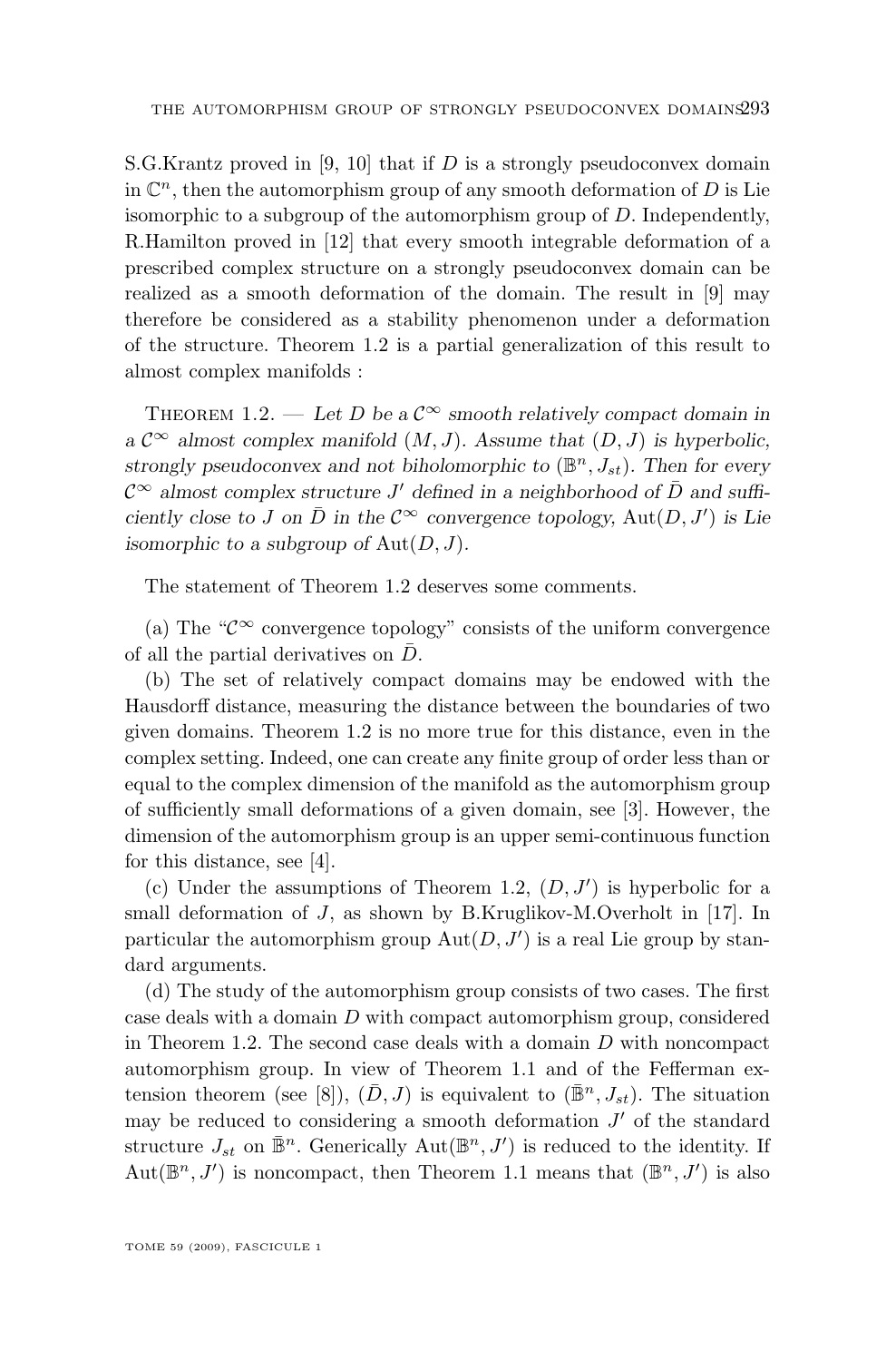<span id="page-4-0"></span>equivalent to  $(\mathbb{B}^n, J_{st})$  so that  $\text{Aut}(\mathbb{B}^n, J')$  is Lie isomorphic to  $\text{Aut}(\mathbb{B}^n, J_{st})$ . In case  $Aut(\mathbb{B}^n, J')$  is compact, the question concerns the classification of compact (pseudo)holomorphic groups acting on the sphere. This will be treated in a forecoming paper.

The third result establishes the upper semi-continuity of the isotropy group  $\text{Aut}_q(D, J) := \{f \in \text{Aut}(D, J) : f(q) = q\}$  of  $q \in D$ :

THEOREM 1.3. — Let D be a  $\mathcal{C}^{\infty}$  smooth relatively compact domain in  $a \mathcal{C}^{\infty}$  *almost complex manifold*  $(M, J)$ *. Assume that*  $(D, J)$  *is hyperbolic, strongly pseudoconvex. Then for every point*  $q \in D$  *and for every*  $C^{\infty}$  *almost complex structure*  $J'$  *defined in a neighborhood of*  $\overline{D}$  *and sufficiently close to J* on  $\bar{D}$  *in the*  $C^{\infty}$  *convergence topology, the isotropy group*  $\text{Aut}_{q}(D, J')$ *is Lie isomorphic to a subgroup of*  $\text{Aut}_q(D, J)$ *.* 

The paper is organized as follows. Section 2 is devoted to the stability of (complete) hyperbolicity under deformation of the structure. This is related to a question by S.Kobayashi concerning the hyperbolicity in infinite dimensional fiber bundles. Section 3 gathers some results concerning exotic almost complex manifolds called *model domains*. The crucial point is the non existence of a smooth relatively compact realization of these manifolds (Theorem [3.7\)](#page-11-0). Theorem [1.1](#page-2-0) is a consequence of Theorem [3.7](#page-11-0) and of previous results (see [\[8,](#page-18-0) [19\]](#page-19-0)). Section 4 is devoted to the proofs of Theorem [1.2](#page-3-0) and Theorem 1.3, obtained as consequences of the results presented in the preceding Sections.

*Acknowledgments*. Part of this work was achieved while the first author had a postdoctoral position at the Université Aix-Marseille 1, France, and while the second author was in delegation at the CNRS, Institut de Mathématiques de Jussieu, France. They wish to thank these organizations for their hospitality. The authors are grateful to Kang-Tae Kim for discussions concerning the content of the paper and to the referee for his numerous precious remarks.

#### **2. Stability of the complete (Kobayashi) hyperbolicity**

The flexibility of almost complex structures fits to many problems involving deformation. However the game plays in proving the stability of some geometric objects after the deformation; this was an essential part in [\[11\]](#page-18-0) where M.Gromov proved the persistence of pseudoholomorphic curves after deformation of an almost complex structure in a symplectic manifold. One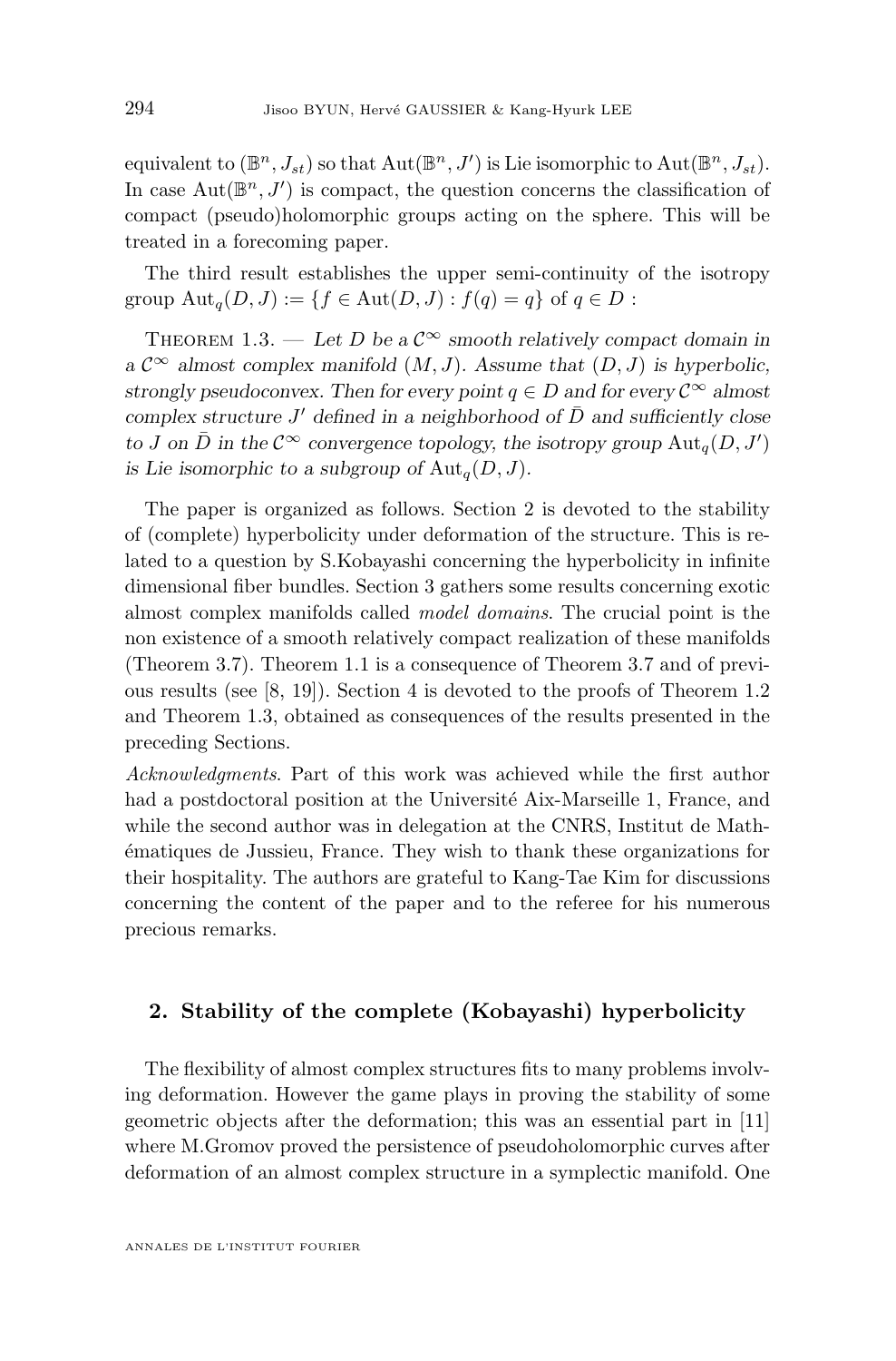natural question when working with holomorphic curves in almost complex manifolds concerns the stability of (Kobayashi) hyperbolicity and complete hyperbolicity. Indeed, thanks to the local existence of pseudoholomorphic discs, one may define the *Kobayashi-Royden pseudonorm*  $K_{(M,J)}$  in  $(M,J)$ for a Hölderian structure  $J$ :

DEFINITION 2.1. — *For every*  $p \in M$  *and for every*  $v \in T_pM$  *set :* 

$$
K_{(M,J)}(p,v) = \inf \left\{ \alpha > 0 \mid \exists f : (\Delta, J_{st}) \to (M, J), f(0) = p, \right\}
$$
  

$$
df(0)(\partial/\partial x) = v/\alpha \right\}.
$$

The upper semi-continuity of  $K_{(M,J)}$ , proved by H.L.Royden [\[25\]](#page-19-0) in complex manifolds, relies on the persistence of holomorphic discs under perturbation of the parameters  $p$  and  $v$ . This stability result is proved in the almost complex setting by B.Kruglikov [\[16\]](#page-19-0) for smooth  $\mathcal{C}^{\infty}$  structures and by S.Ivashkovich-J.P.Rosay [\[14\]](#page-19-0) for  $C^{1,\alpha}$  structures. Finally, the upper semi-continuity fails for Hölderian structures; S.Ivashkovich-S.Pinchuk-J.P.Rosay [\[13\]](#page-18-0) gave an example of a disc that cannot be deformed. By analogy with complex manifolds, the Kobayashi pseudodistance may be defined by integration of the Kobayashi-Royden pseudonorm :

DEFINITION  $2.2.$  —

(i) *For every*  $x, y \in M$  *the* Kobayashi pseudodistance *between* x and y *is given by*

$$
d_{(M,J)}(x,y)=\inf\left\{\int_0^1 K_{(M,J)}(\gamma(t),\gamma'(t))dt\right\},\,
$$

where the infimum is taken over all  $\mathcal{C}^1$  paths  $\gamma$  joining x and y.

- (ii)  $(M, J)$  *is* (Kobayashi) hyperbolic *if*  $d_{(M, J)}$  *is a distance (this will induce the usual topology on* M*)*
- (iii)  $(M, J)$  is complete hyperbolic *if the metric space*  $(M, d_{(M,J)})$  *is complete.*

It turns out that these notions may not be stable under almost complex deformations of the structure. For instance, in the Euclidean complex space  $\mathbb{C}^n$ , the unit polydisc  $\Delta^n = \Delta \times \cdots \times \Delta$  is complete hyperbolic since the Kobayashi metric is the infimum of the Poincaré metric on each unit disc. However let  $D$  be a small pseudoconcave deformation of the polydisc, given by some diffeomorphism F in a neighborhood of  $\Delta^n$ . Then  $(D, J_{st})$ is no more complete hyperbolic since this is not taut (see Figure [2.1\)](#page-6-0). The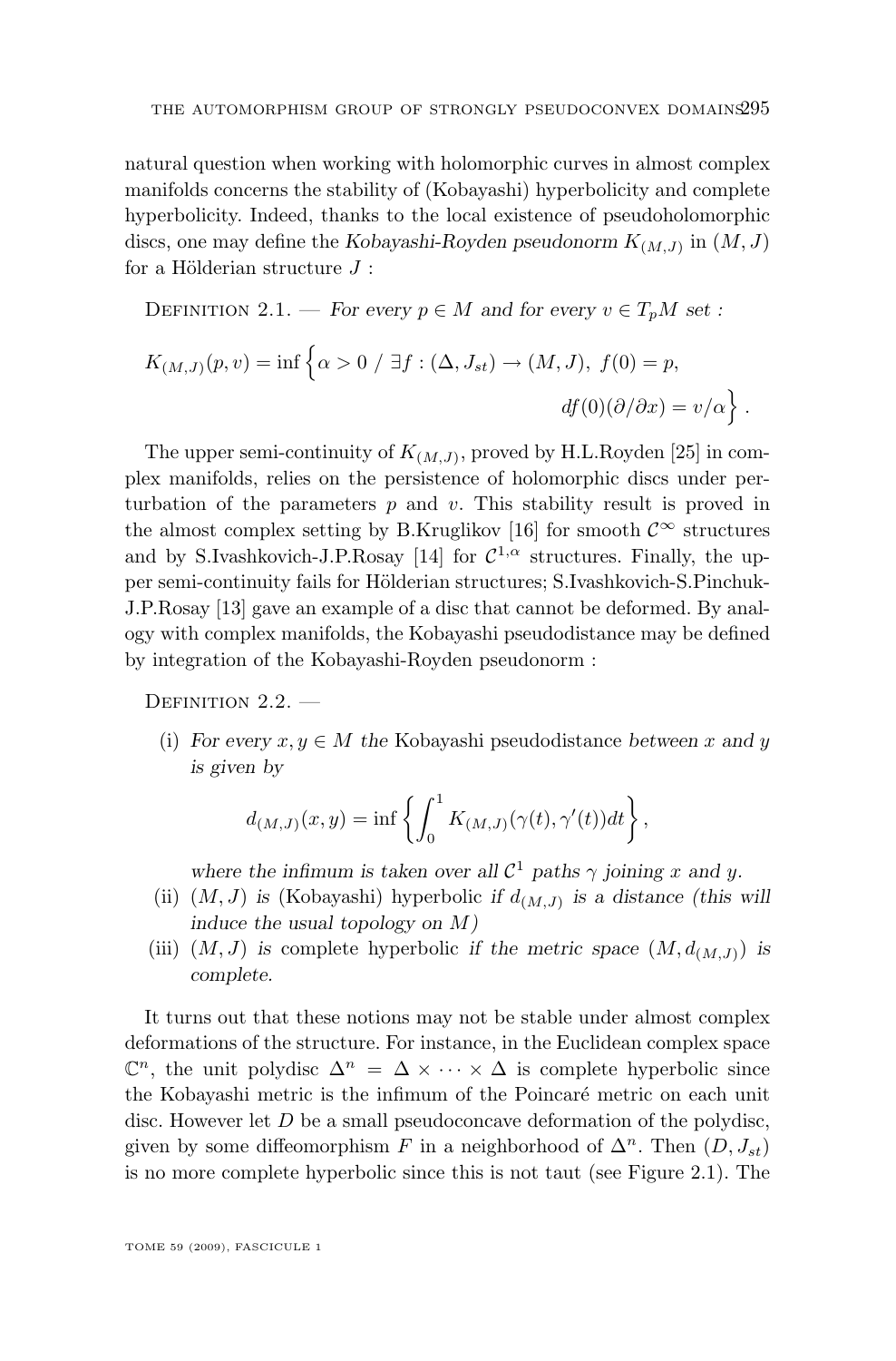<span id="page-6-0"></span>

*Figure 2.1.*

(almost) complex structure  $F^*(J_{st})$ , pullback of  $J_{st}$  on  $\Delta^n$ , is an arbitrary small deformation of  $J_{st}$  but  $(\Delta^n, F^*(J_{st}))$  is not complete hyperbolic.

The example relies on the non pseudoconvexity of the considered deformation. A more natural question consists in studying such a stability among pseudoconvex deformations. For instance, in the complex Euclidean space  $\mathbb{C}^n$ , every smooth deformation of a strongly pseudoconvex domain is complete hyperbolic. In the almost complex setting, the situation is different since there exist non hyperbolic strongly pseudoconvex domains. More precisely, according to [\[14\]](#page-19-0) (Theorem 1), a strongly pseudoconvex domain is either complete hyperbolic or contains a non constant complex line. Moreover such a line is necessarily relatively compact in  $D$ , this last situation appearing in complex projective spaces after the blow-up of a point.

DEFINITION  $2.3.$  —

(i)  $A C<sup>2</sup>$  *real valued function* u on M *is* strongly J-plurisubharmonic *on M* if  $\mathcal{L}^{J}(u)(p)(v)$  *is positive for every*  $p \in M$ ,  $v \in T_pM \setminus \{0\}$ *. Here*  $\mathcal{L}^{J}(u)$  *is the* Levi form *defined by* 

$$
\mathcal{L}^{J}(u)(p)(v) = -d(J^*du)(v,Jv) .
$$

(ii) *A* smooth  $C^2$  domain *D* in *M* is strongly *J*-pseudoconvex if for *every point*  $p \in \partial D$  *there is a neighborhood*  $p \in U \subset M$  *and a*  $\text{smooth } \mathcal{C}^2 \text{ function } \rho \text{ defined and strongly } J\text{-plurisubharmonic on } \rho.$ U such that  $d\rho \neq 0$  on U and  $D \cap U = \{\rho < 0\}.$ 

The stability of the Kobayashi hyperbolicity of compact manifolds, under the deformation of the almost complex structure, was achieved by B.Kruglikov-M.Overholt in [\[17\]](#page-19-0) for smooth  $\mathcal{C}^{\infty}$  structures. This can be carried out for  $C^{1,\alpha}$  structures using a renormalization lemma, first used by R.Brody in [\[2\]](#page-18-0) (see also [\[21,](#page-19-0) [28\]](#page-19-0)), and whose essence goes back to the work of E.Landau [\[18\]](#page-19-0) . Moreover it gives a positive answer to a question studied by S.Kobayashi (see [\[15\]](#page-19-0)). Let M be a compact manifold and let  $\mathcal J$  be the set of almost complex structures on M. Consider the infinite dimensional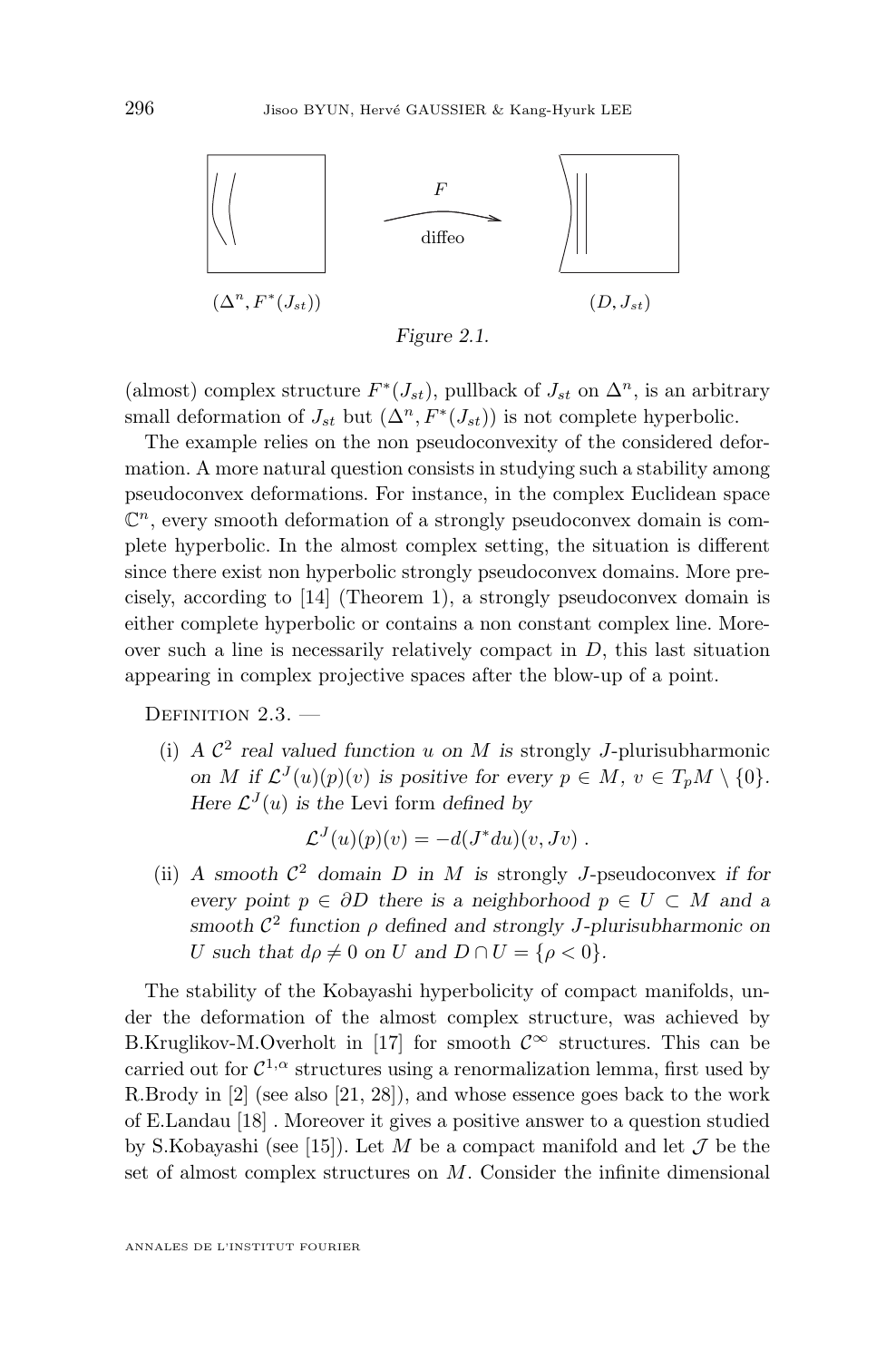fiber bundle  $M \times \mathcal{J}$ . Given a hyperbolic fiber  $M \times \{J_0\} \subset M \times \mathcal{J}$  there exists a neighborhood (for the  $C^{1,\alpha}$  topology) of the fiber consisting of hyperbolic fibers. The proof of this stability result may also be combined with the results in [\[7\]](#page-18-0) to prove that a complete hyperbolic strongly pseudoconvex domain in an almost complex manifold remains complete hyperbolic after a small  $\mathcal{C}^{1,\alpha}$  almost complex deformation of the structure on the closure of the domain.

An interesting question concerns the stability of hyperbolicity under different convergences. In particular :

> *Does there exist a sequence*  $(J_{\nu})_{\nu}$  *of (almost) complex structures defined in a fixed neighborhood of the unit ball*  $\mathbb{B}^n$  *of*  $\mathbb{C}^n$ , that converge to  $J_{st}$  in some  $\mathcal{C}^k$  sense on compat subsets *of*  $\mathbb{B}^n$ , *such that*  $(\mathbb{B}^n, J_\nu)$  *is not hyperbolic?*

We thank the referee for mentioning this and for the following improvement of a previous construction. This gives a partial answer to the question.

*Example 2.4.* — There is a sequence of complex structures  $(J_{\nu})_{\nu}$  converging to the standard structure  $J_{st}$ , in the  $\mathcal{C}^1$  convergence on compact subsets of the unit ball  $\mathbb{B}^n$  of  $\mathbb{C}^n$ , such that  $(\mathbb{B}^n, J_{\nu})$  is not hyperbolic.

One may construct  $J_{\nu}$  as follows. Let  $(r_{\nu})$  be a sequence of real numbers such that  $0 < r_{\nu} < 1$  and  $\lim_{\nu \to \infty} r_{\nu} = 1$ . For every  $\nu$  consider a diffeomorphism  $\Phi_{\nu}$  from  $\mathbb{B}^n$  to  $\mathbb{C}^n$ , equal to identity on the ball centered at the origin with radius  $r_{\nu}$ . Set  $J_{\nu} := \Phi_{\nu}^*(J_{st}) = (d\Phi_{\nu})^{-1} \circ J_{st} \circ d\Phi$ . Then for every integer  $\nu$ , the almost complex manifold  $(\mathbb{B}^n, J_{\nu})$  is not hyperbolic and  $(J_{\nu})_{\nu}$  converges to  $J_{st}$  for the compact open topology on  $\mathbb{B}^n$ .

#### **3. Model almost complex manifolds**

This section is devoted to the study of some almost complex structures, introduced in [\[7\]](#page-18-0) and studied in [\[8,](#page-18-0) [19,](#page-19-0) [20\]](#page-19-0).

The scaling process, mainly introduced in complex analysis by S.Pinchuk ([\[23\]](#page-19-0)), reflects the local geometry of a given domain. This emphasizes for instance the osculation of a strongly pseudoconvex domain by spheres. The most striking fact in almost complex manifolds is the convergence of the associated dilated almost complex structures to "model structures", owing particular properties. To present them we first consider a smooth  $\mathcal{C}^{1,\alpha}$  almost complex structure J, defined on a smooth  $2n$  real dimensional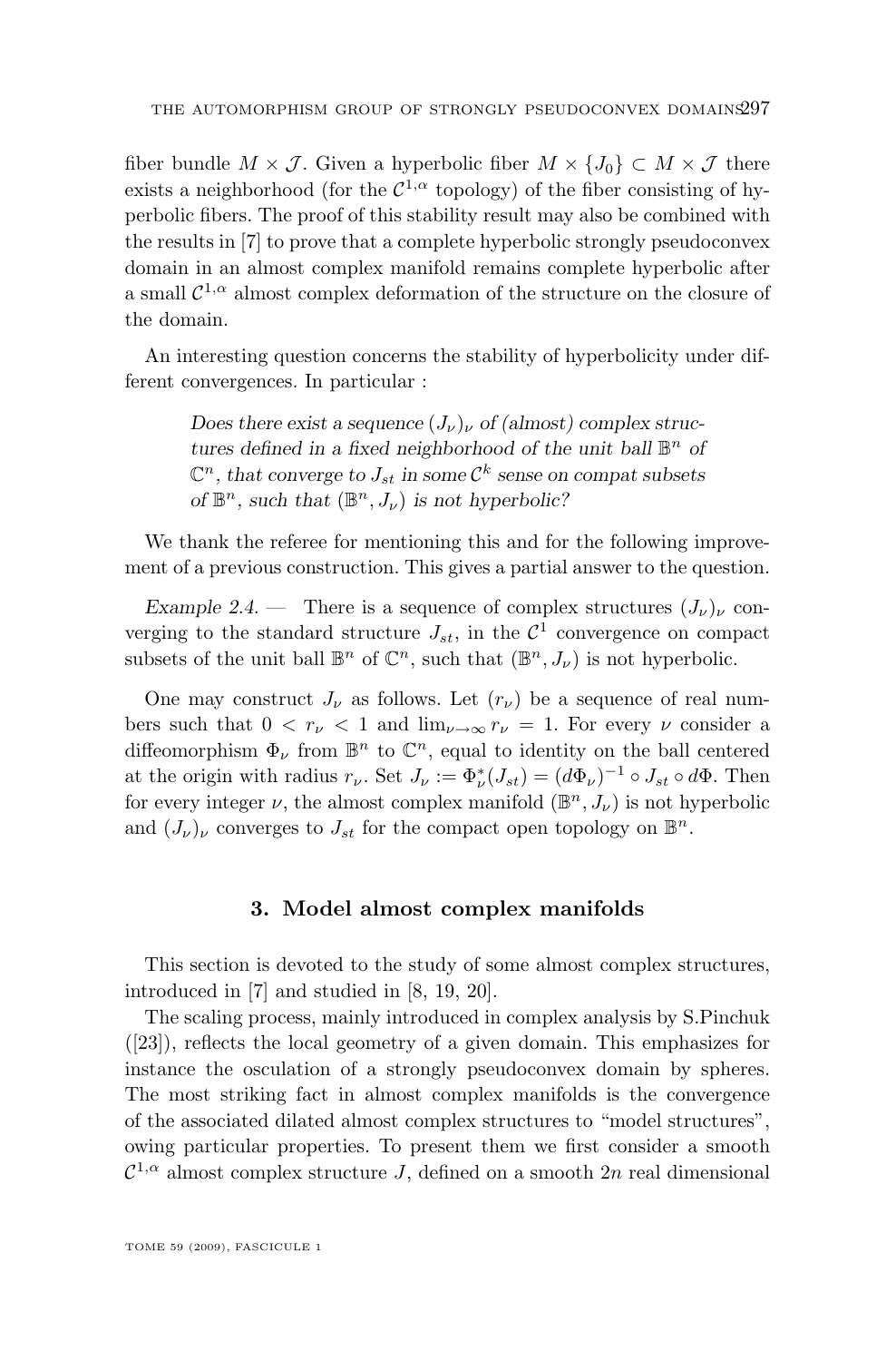<span id="page-8-0"></span>manifold, as a  $\mathcal{C}^{1,\alpha}$  almost complex deformation of the standard structure  $J_{st}$  on the unit ball  $\mathbb{B}^n$  in  $\mathbb{C}^n$  (see [\[7\]](#page-18-0)). Hence we assume that J is defined on  $\mathbb{B}^n$  and satisfies  $J(0) = J_{st}$ . Denoting by  $z = (z_1, \ldots, z_n)$  the standard coordinates of  $\mathbb{C}^n$ , we have the following matricial expansion of  $J$ :

$$
J(z) = \begin{pmatrix} J_{st}^{(n-1)} + \mathcal{O}(\|z\|) & \mathcal{O}(\|z\|) \\ \sum_{j=1}^{n} (C_j z_j + \overline{C}_j \overline{z}_j) + \mathcal{O}(\|z\|^2) & J_{st}^{(1)} + \mathcal{O}(\|z\|) \end{pmatrix}
$$

where  $J_{st}^{(1)}$  and  $J_{st}^{(n-1)}$  are matricial representations of the standard complex structures of  $\mathbb{C}^1$  and  $\mathbb{C}^{n-1}$  respectively,  $C_j z_j$  denotes the multiplication of each component of a  $2 \times (2n-2)$  complex matrix  $C_i$  by  $z_i$ , and  $\mathcal{O}(\|z\|)$ ,  $\mathcal{O}(|z|^2)$  denote matrices defined in the appropriate Euclidean complex vector space. Now consider the non-isotropic dilation  $\Lambda_{\tau}$  ( $\tau > 0$ ) defined on  $\mathbb{C}^n$  by :

(3.1) 
$$
\Lambda_{\tau}(z) = \left(\frac{z}{\sqrt{\tau}}, \frac{z_n}{\tau}\right) ,
$$

where  $(z, z_n) \in \mathbb{C}^{n-1} \times \mathbb{C}$ . Then as  $\tau \to 0$ , the push-forward almost complex structure  $J_{\tau} := (\Lambda_{\tau})_*(J) = d\Lambda_{\tau} \circ J \circ d(\Lambda_{\tau})^{-1}$  converges to  $J_C$  uniformly on any compact subset of  $\mathbb{C}^n$ , where  $J_C$  denotes the almost complex structure globally defined on  $\mathbb{C}^n$  by their matricial representation :

(3.2) 
$$
J_C = \begin{pmatrix} J_{st}^{(n-1)} & 0 \\ \sum_{j=1}^{n-1} (C_j z_j + \overline{C}_j \overline{z}_j) & J_{st}^{(1)} \end{pmatrix}.
$$

One can indeed easily check that  $J_C^2 = -I$ . For instance, differentiating the identity  $J^2 = -I$  in the  $z_j$ -direction at 0, one gets the equality  $J_{st}^{(1)}$ .  $C_j + C_j \cdot J_{st}^{(n-1)} = 0$  for  $j = 1, \ldots, n-1$ . This is equivalent to the condition  $J_C^2 = -I$ .

For a  $(n-1) \times (n-1)$  skew-symmetric complex matrix  $B = (b_{ik})$ , define the *model structure*  $J_B$  on  $\mathbb{C}^n$  by its complexification  $\tilde{J}_B$  satisfying on  $\mathbb{C}T(\mathbb{C}^n)$ :

$$
\tilde{J}_{\text{B}}\left(\frac{\partial}{\partial z_j}\right) = i \frac{\partial}{\partial z_j} + \sum_{k=1}^{n-1} b_{jk} z_k \frac{\partial}{\partial \bar{z}_n} , \quad \tilde{J}_{\text{B}}\left(\frac{\partial}{\partial \bar{z}_j}\right) = -i \frac{\partial}{\partial \bar{z}_j} + \sum_{k=1}^{n-1} \bar{b}_{jk} \bar{z}_k \frac{\partial}{\partial z_n} ,
$$

for  $j = 1, \ldots, n-1$  and

$$
\tilde{J}_{\text{B}}\left(\frac{\partial}{\partial z_n}\right) = i \frac{\partial}{\partial z_n} , \quad \tilde{J}_{\text{B}}\left(\frac{\partial}{\partial \bar{z}_n}\right) = -i \frac{\partial}{\partial \bar{z}_n} .
$$

ANNALES DE L'INSTITUT FOURIER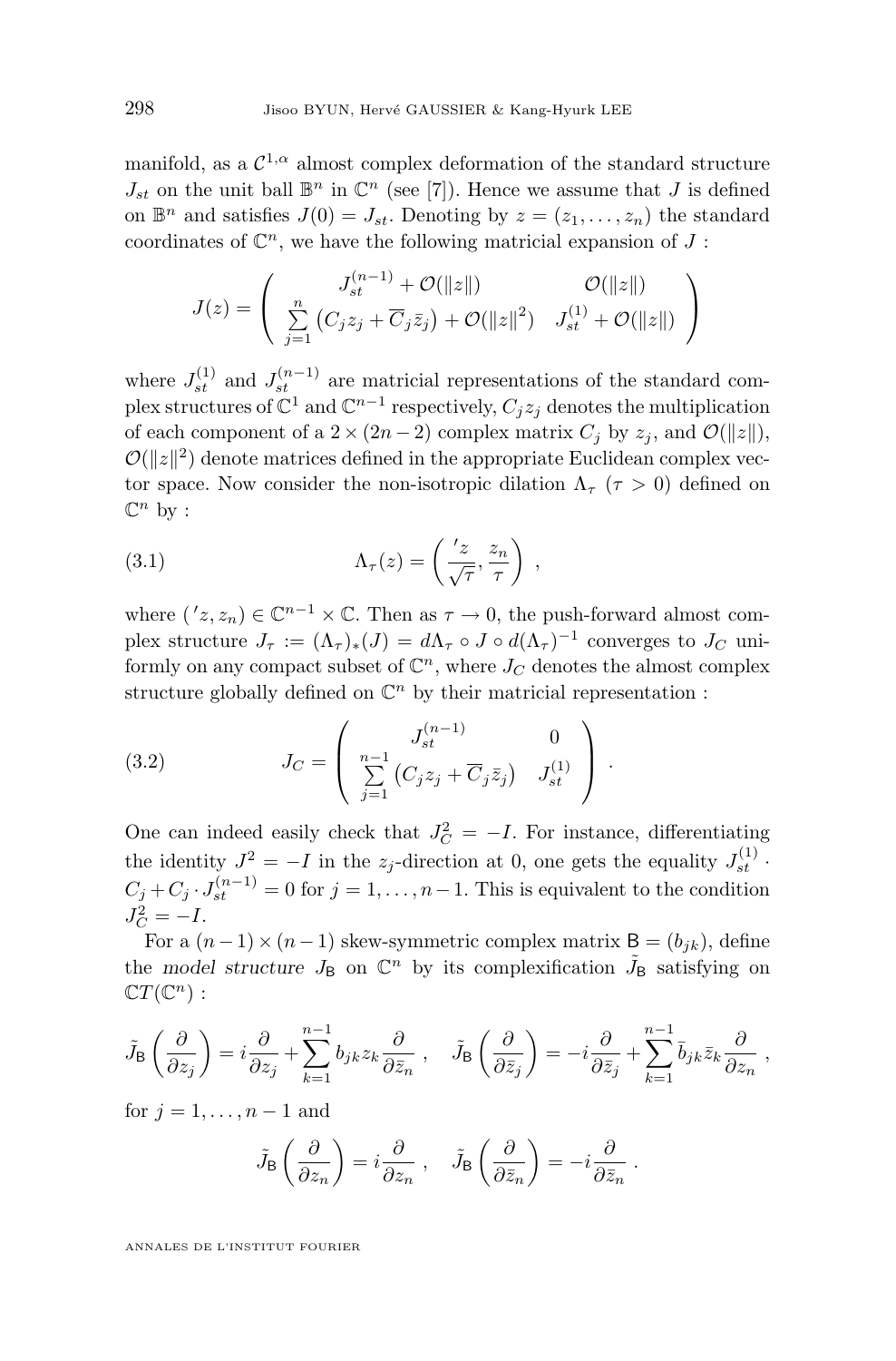<span id="page-9-0"></span>Then for every dilated structure  $J_C$  given by the identity [\(3.2\)](#page-8-0), there is a biholomorphism from  $(\mathbb{C}^n, J_C)$  to  $(\mathbb{C}^n, J_B)$  for some model structure  $J_B$ (see Proposition 3.4 in [\[20\]](#page-19-0)).

Definition 3.1. — *Let* H *be the Siegel half space*

 $\mathbb{H} := \{ z = ('z, z_n) \in \mathbb{C}^{n-1} \times \mathbb{C} : \text{Re}(z_n) + ||'z||^2 < 0 \}$ .

*The pair*  $(\mathbb{H}, J_B)$  *is called a model domain.* 

The main properties of a model domain  $(\mathbb{H}, J_B)$ , essentially studied in [\[19,](#page-19-0) [20\]](#page-19-0), are summarized in the following proposition :

PROPOSITION 3.2.

- (i) A model structure  $J_B$  is integrable if and only if  $B = 0$ ,
- (ii) The model almost complex manifold  $(H, J_B)$  is hyperbolic and *strongly pseudoconvex.*

The classical Wong-Rosay Theorem (see [\[27,](#page-19-0) [24,](#page-19-0) [23,](#page-19-0) [6\]](#page-18-0)) states that in a complex manifold of complex dimension  $n$ , a domain  $D$  is biholomorphic to  $\mathbb{B}^n$  if there is an automorphism orbit accumulating at a strongly pseudoconvex boundary point.

This is no more valid in almost complex manifolds. Indeed the dilations  $\Lambda_{\tau}$  as in [\(3.1\)](#page-8-0) belong to Aut(H,  $J_{\rm B}$ ) for every B and for every positive constant  $\tau$ , and accumulate at the origin when  $\tau \to \infty$ . The origin is a point of strong pseudoconvexity by Statement (ii) of Proposition 3.2 and  $J_{\rm B}$  is generically not integrable by Statement (i) of Proposition 3.2. Model domains are, up to biholomorphism, the only almost complex manifolds presenting such a pathology :

THEOREM 3.3  $([8, 19])$  $([8, 19])$  $([8, 19])$  $([8, 19])$  $([8, 19])$ . — Let  $(M, J)$  be an almost complex manifold. *If a domain* D *in* M *admits an automorphism orbit accumulating at a strongly* J*-pseudoconvex boundary point, then* (D, J) *is biholomorphic to a* model domain  $(\mathbb{H}, J_B)$  for some B.

#### **3.1. Automorphism groups of model domains**

Here is a brief description of the automorphisms of model domains. A complete description is given in [\[20\]](#page-19-0).

Let  $(\mathbb{H}, J_B)$  be a model domain. For any points  $\zeta = (1, \zeta, \zeta_n), \xi = (1, \xi, \zeta_n) \in$  $\mathbb{C}^n$ , define a binary operation  $*_B$  by :

$$
\zeta *_B \xi = (\langle \zeta + \langle \xi, \zeta_n + \xi_n - 2 \langle \zeta, \zeta \rangle_{\mathbb{C}} + i \operatorname{Re} B(\langle \xi, \zeta \rangle) ,
$$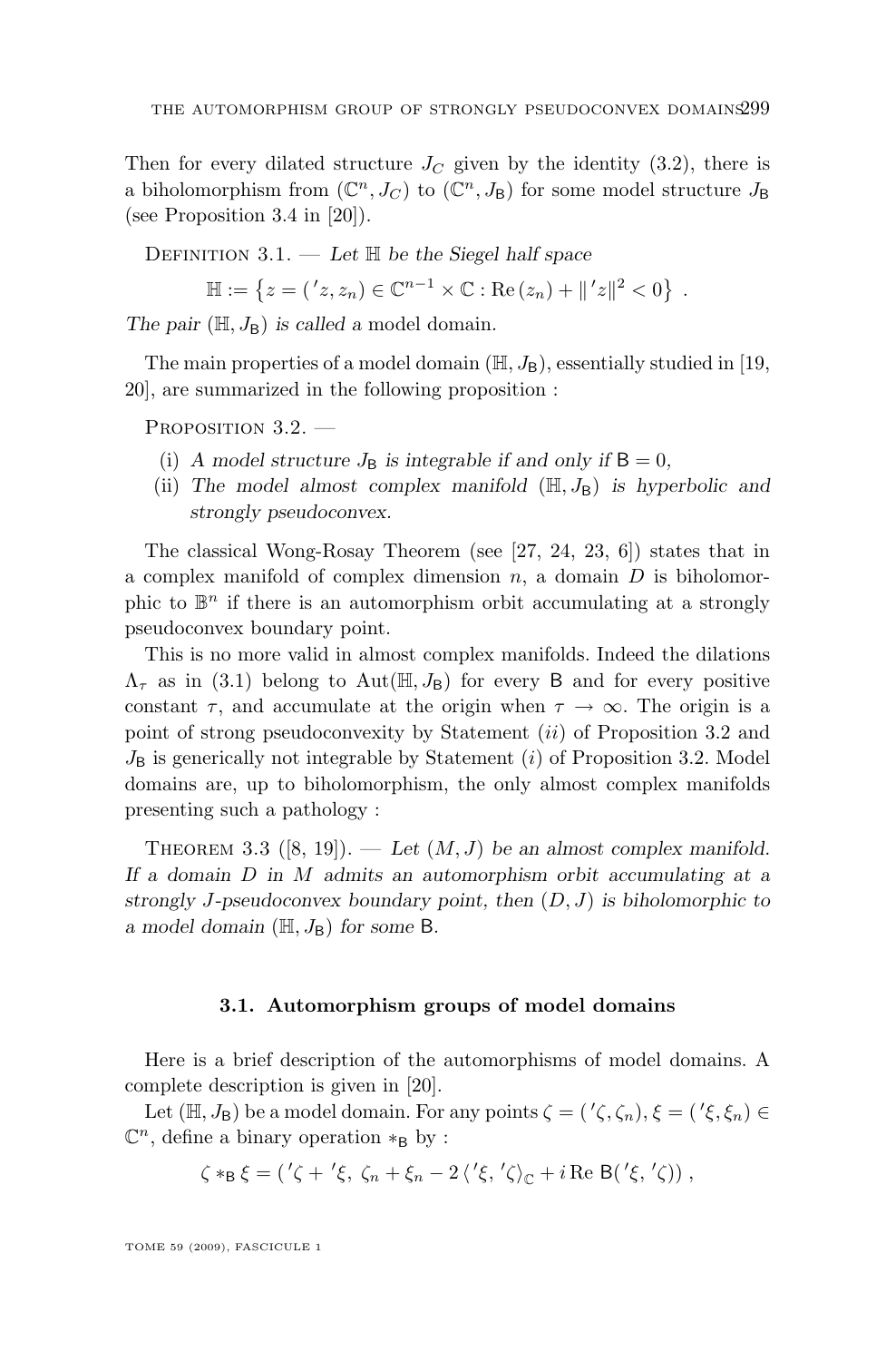<span id="page-10-0"></span>where  $\langle \cdot, \cdot \rangle_{\mathbb{C}}$  is the standard hermitian inner product of  $\mathbb{C}^{n-1}$ ,  $\omega(\cdot, \cdot)$  = Im  $\langle \cdot, \cdot \rangle_{\mathbb{C}}$  is the standard symplectic form and  $\mathsf{B}(\prime \xi, \prime \zeta) = \sum_{j,k=1}^{n-1} b_{jk} \xi_j \zeta_k$ is a skew-symmetric bilinear form of  $\mathbb{C}^{n-1}$ . Then the boundary  $\partial \mathbb{H}$  is closed under this operation so that  $H_{\text{B}} = (\partial \mathbb{H}, *_{\text{B}})$  is a Lie group. Note that  $H_0$ is the usual Heisenberg group.

One can check that for each  $\zeta \in \partial \mathbb{H}$ , the map  $\Psi_{\mathsf{B}}^{\zeta}(z) := \zeta *_{\mathsf{B}} z$  belongs to Aut( $\mathbb{H}, J_B$ ). Since  $\Psi_B^{\zeta} \circ \Psi_B^{\xi}(z) = \Psi_B^{\zeta *_{B} \xi}(z)$ , the group  $H_B$  can be identified as a subgroup of  $Aut(\mathbb{H}, J_B)$ .

THEOREM 3.4. — The automorphism group of every model domain ad*mits the following decomposition :*

$$
\mathrm{Aut}(\mathbb{H},J_{\mathsf{B}})=\mathrm{Aut}_{\mathbf{-1}}(\mathbb{H},J_{\mathsf{B}})\circ\mathcal{D}\circ H_{\mathsf{B}}
$$

*where*  $Aut_{-1}(\mathbb{H}, J_B)$  *is the isotropy group of*  $-1 = (0, \ldots, 0, -1)$  *and*  $\mathcal{D} =$  $\{\Lambda_\tau : \tau > 0\}$ . If  $B \neq 0$ , then

$$
Aut_{-1}(\mathbb{H}, J_B) = \{ \Phi_A(z) = (A'(z), z_n) : A^tBA = B \text{ and } A \in U(n-1) \},
$$

where  $A('z)$  is a complex linear transformation of  $\mathbb{C}^{n-1}$  generated by A.

The homogeneity of  $(H, J_B)$  is a consequence of the transitivity of the action of  $\mathcal{D} \circ H_{\mathsf{B}}$ . One difference between the integrable model ( $\mathbb{H}, J_{st}$ ) and a non-integrable model ( $\mathbb{H}, J_B$ ), that is for  $B \neq 0$ , concerns their isotropy group. The isotropy group of  $(H, J<sub>st</sub>)$  is isomorphic to the unitary group  $U(n)$  whereas the isotropy group of  $(H, J_B)$  is a subgroup of the group  $U(n-1)$  for  $B \neq 0$ . The following corollary will play a crucial rôle in the proof of Theorem [1.1.](#page-2-0)

COROLLARY 3.5. — If  $B \neq 0$ , then every automorphism of  $(\mathbb{H}, J_B)$  ex*tends smoothly to* ∂H *and preserves* ∂H*.*

When B tends to 0, the structure  $J_{\rm B}$  converges to  $J_{st}$  in local  $\mathcal{C}^{\infty}$  sense. The Lie group structure of Aut( $\mathbb{H}, J_{\mathsf{B}}$ ) with respect to Aut( $\mathbb{H}, J_{st}$ ) is particularly interesting when studying the upper semi-continuity of the automorphism groups. One can easily see that the isotropy group  $\text{Aut}_{-1}(\mathbb{H}, J_B)$ is a Lie subgroup of Aut<sub>-1</sub>( $\mathbb{H}, J_{st}$ )  $\simeq$  U(n). And the transitive subgroup  $\mathcal{D} \circ H_{\mathsf{B}}$  of Aut $(\mathbb{H}, J_{\mathsf{B}})$  is also Lie isomorphic to that of Aut $(\mathbb{H}, J_{st})$  by the following proposition. But it is not yet clear whether  $Aut(\mathbb{H}, J_B)$  is Lie group isomorphic to a subgroup of  $Aut(\mathbb{H}, J_{st})$  or not.

PROPOSITION 3.6.

(i) *The skew-symmetric bilinear form*

$$
\omega_{\mathsf{B}}(\mathsf{'}\xi,\mathsf{'}\zeta) = -2\omega(\mathsf{'}\xi,\mathsf{'}\zeta) + \text{Re }\mathsf{B}(\mathsf{'}\xi,\mathsf{'}\zeta)
$$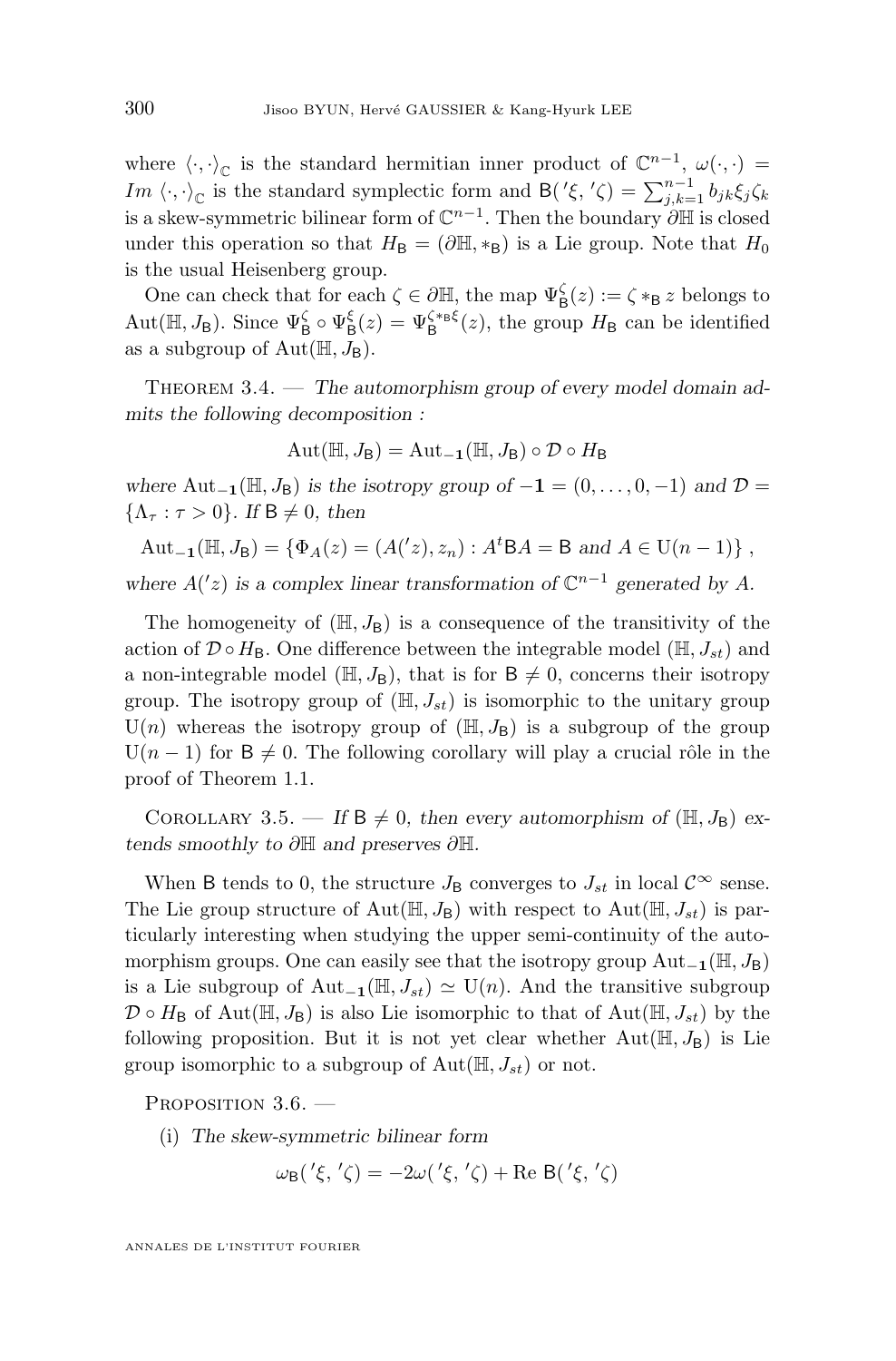<span id="page-11-0"></span>*is non-degenerate, i.e. a real symplectic form on the vector space*  $\mathbb{C}^{n-1}$ .

(ii) If B and  $\dot{\mathsf{B}}$  are two complex skew-symmetric matrices, then  $H_{\rm B}$  and  $H_{\tilde{B}}$  are Lie isomorphic.

*Proof. —* Since Statement (i) is a direct computation let us focus on the proof of Statement (ii). For a real transformation A of  $\mathbb{C}^{n-1}$ , define the map  $h_A : \partial \mathbb{H} \to \partial \mathbb{H}$  by

$$
h_A(\zeta) = \left( A(\prime \zeta), -\|A(\prime \zeta)\|^2 + iIm \,\zeta_n \right) .
$$

Given two complex skew-symmetric matrices  $B$  and  $\tilde{B}$ , there is a real linear transformation A such that  $\omega_B({\prime \xi, \zeta}) = \omega_{\tilde{B}}(A({\prime \xi}), A({\prime \zeta}))$ . Then  $h_A$  is a Lie group isomorphism from  $H_\mathsf{B}$  to  $H_{\tilde{\mathsf{B}}}$ . Indeed :

$$
h_A(\zeta) *_{\tilde{B}} h_A(\xi)
$$
  
=  $(A'(\zeta), -||A'(\zeta)||^2 + iIm \zeta_n) *_{\tilde{B}} (A'(\xi), -||A'(\zeta)||^2 + iIm \xi_n)$   
=  $(A'(\zeta) + A'(\zeta), -||A'(\zeta) + A'(\zeta)||^2$   
+  $i (Im \zeta_n + Im \xi_n + \omega_{\tilde{B}} (A'(\zeta), A'(\zeta)))$   
=  $(A'(\zeta + \zeta), -||A'(\zeta + \zeta)||^2 + i (Im \zeta_n + Im \xi_n + \omega_B(\zeta, \zeta)))$   
=  $h_A(\zeta *_{B} \xi)$ .

So  $H_{\rm B}$  and  $H_{\rm B}$  are Lie isomorphic.

#### **3.2. Relatively compact representation of model domains**

Non-integrable model almost complex manifolds may be viewed as degenerate in the following sense. The Cayley transform  $(2, z_n) \mapsto (2^2z/(z_n - z_n))$ 1),  $(z_n + 1)/(z_n - 1)$  transforms  $\overline{\mathbb{H}} \cup {\infty}$  biholomorphically onto  $\overline{\mathbb{B}}^n$ . This is a particularity of the standard complex structure. One can indeed prove that there is no relatively compact strongly pseudoconvex realization of  $(\mathbb{H}, J_{\mathsf{B}})$  unless  $J_{\mathsf{B}}$  is integrable :

THEOREM 3.7. — Let  $(H, J_B)$  be a model almost complex manifold and *let* D *be a relatively compact, strongly pseudoconvex domain in an almost complex manifold*  $(M, J)$ *. There is no biholomorphism from*  $(D, J)$  $to$  ( $\mathbb{H}, J_B$ ) *unless*  $J_B$  *is integrable.* 

TOME 59 (2009), FASCICULE 1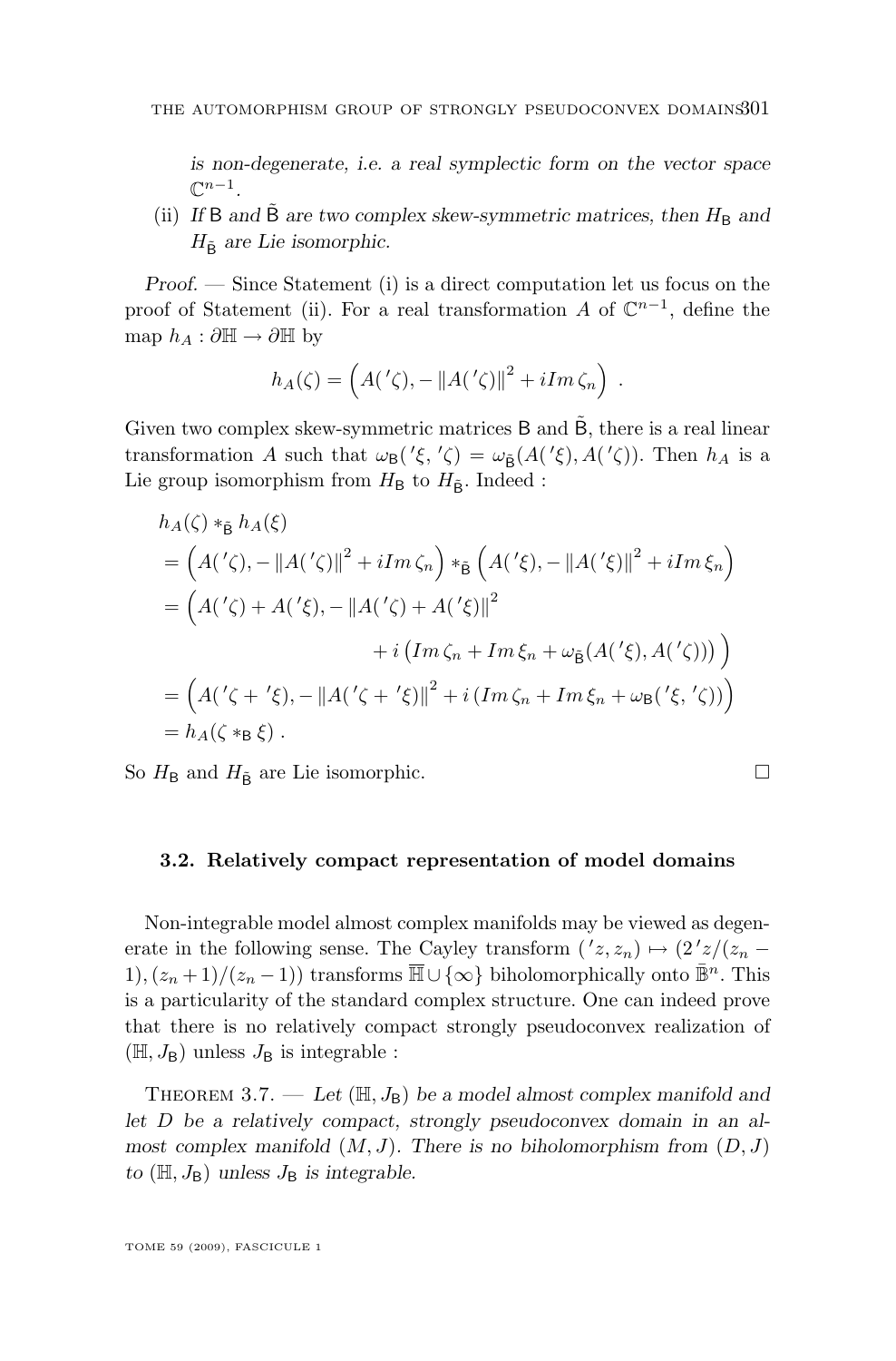<span id="page-12-0"></span>The idea of the proof is the following. Suppose that the model structure  $J_{\rm B}$  is non-integrable and that there exists a biholomorphism  $F : (\mathbb{H}, J_{\rm B}) \to$  $(D, J)$ . Corollary [3.5](#page-10-0) implies that there is no automorphism  $\Phi \in \text{Aut}(D, J)$ such that :

(3.3) 
$$
\Phi(p) \in F(\partial \mathbb{H}) \quad \text{for some } p \in \partial D \setminus F(\partial \mathbb{H}).
$$

Using the homogeneity of  $Aut(\mathbb{H}, J_B)$  we construct an automorphism orbit in H whose image by F accumulates at a point  $p \in \partial D \setminus F(\partial \mathbb{H})$ . By a scaling procedure centered at  $p$ , this orbit generates a biholomorphism  $S: (D, J) \to (\mathbb{H}, J_{\mathsf{B}'})$  satisfying  $S(p) = 0$ . Moreover there exists an automorphism  $\Psi \in \text{Aut}(\mathbb{H}, J_{\mathsf{B}'})$  such that  $\Psi(0)$  belongs to  $\partial \mathbb{H} \cap S(F(\partial \mathbb{H}))$ . Then the automorphism  $S^{-1} \circ \Psi \circ S$  of  $(D, J)$  satisfies  $(3.3)$ . This makes a contradiction. See Figure [3.1.](#page-14-0)

*Proof.* — Let D be a relatively compact domain, strongly pseudoconvex in an almost complex manifold  $(M, J)$  and let F be a biholomorphism from a model domain ( $\mathbb{H}, J_{\mathsf{B}}$ ) to  $(D, J)$ . By the Fefferman theorem proved in [\[8\]](#page-18-0), F has a smooth extension on  $\overline{\mathbb{H}}$ . Let us consider the restriction  $F_{\vert \mathbf{H}}$  of F to the half plane  $\mathbf{H} = \{ (z, z_n) \in \mathbb{H} : z = 0 \}$ . Since  $\partial \mathbf{H} \subset \partial \mathbb{H}$ ,  $F_{|\mathbf{H}}$  smoothly extends on  $\partial$ **H**. In order to consider the extension of  $F_{\text{H}}$  at infinity along H, we need the following lemma (whose proof is postponed to the end of this section).

Lemma 3.8. — *There is a point* p ∈ ∂D *such that*

$$
\lim_{\substack{Z \in \mathbf{H} \\ \|Z\| \to \infty}} F(Z) = p.
$$

Consider now the J<sub>B</sub>-holomorphic disc  $u : \Delta \to \mathbb{H}$  defined by

$$
u(\zeta) = \left(0,\ldots,0,\frac{\zeta-1}{\zeta+1}\right).
$$

Since  $u(\partial \Delta \setminus \{-1\}) = \partial \mathbf{H}$ , the J-holomorphic disc  $f = F \circ u$  has a smooth extension to  $\overline{\Delta}\setminus\{-1\}$ . Moreover by Lemma 3.8, f extends continuously on  $\overline{\Delta}$  and  $f(-1) = p$ . Hence f has a smooth extension on  $\overline{\Delta}$ . By the strong J-pseudoconvexity of  $\partial D$ , the set  $f(\Delta) = F(H)$  meets  $\partial D$  transversally at p. Therefore there exists a coordinate system  $z: U \ni p \to \mathbb{C}^n$  such that

- (1)  $z(p) = 0$  and  $z_*J(0) = J_{st}$ ,
- (2) the hyperplane {Re  $z_n = 0$ } is tangent to  $z(\partial D \cap U)$  at 0,
- (3)  $z \circ f(\zeta) = (0, \ldots, 0, \frac{\zeta+1}{\zeta-1})$  for  $\zeta$  sufficiently close to -1.

Consider now the automorphism  $\Phi := F \circ \Lambda_{2^{-1}} \circ F^{-1}$  of  $(D, J)$  where  $\Lambda_{2^{-1}}$  is the dilation  $\Lambda_{\tau}$  defined in [\(3.1\)](#page-8-0), with  $\tau = 2^{-1}$ . The iterated sequence

ANNALES DE L'INSTITUT FOURIER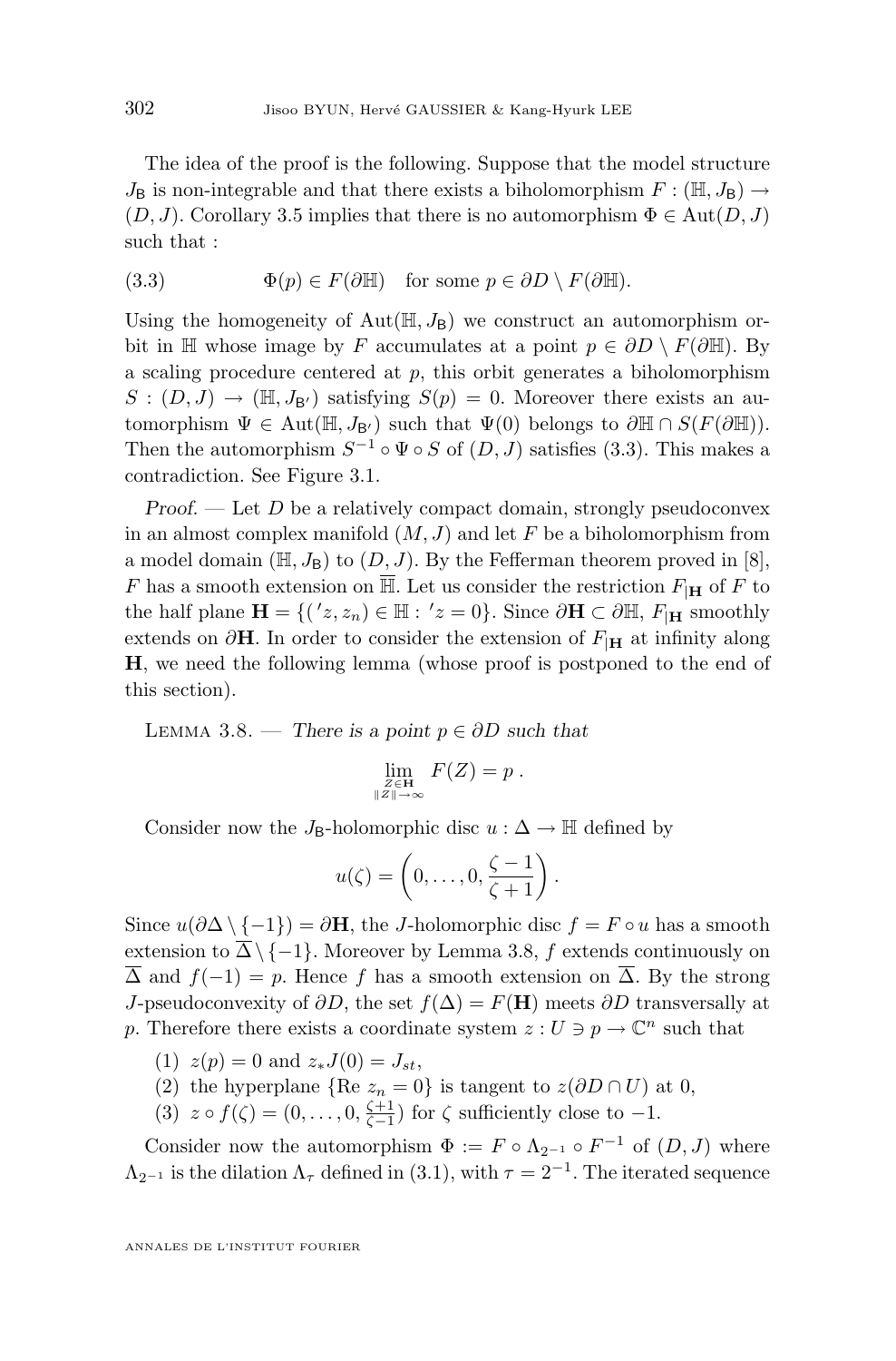$(\Phi^k := \Phi \circ \Phi^{k-1} = F \circ \Lambda_{2^{-k}} \circ F^{-1})_k$  generates an automorphism orbit  $(p_k)_k$ that accumulates at  $p$  since :

$$
p_k := \Phi^k(F(0, \ldots, 0, -1)) = F(0, \ldots, 0, -2^k).
$$

Notice that  $p_k = f((1 - 2^k)/(1 + 2^k))$  and  $\Phi^{j}(p_k) = p_{j+k}$  for all integers j, k. By the construction of z it follows that

$$
z(p_k) = z \circ f\left(\frac{1-2^k}{1+2^k}\right) = (0,\ldots,0,-2^{-k})
$$

and dist( $z(p_k)$ ,  $z(\partial D \cap U)$ ) = dist( $z(p_k)$ , 0) =  $2^{-k}$  for large k. Here dist denotes the Euclidean distance. Let  $(S^j := \Lambda_{2^{-j}} \circ z \circ \Phi^j)_j$  be a sequence of dilations. According to the scaling method ([\[7\]](#page-18-0)) there is a subsequence of  $(S^{j})_{j}$  that converges to a biholomorphism  $S : (D, J) \to (\mathbb{H}, J_{B})$  for some B'. Moreover by the definitions of  $S^j$  and of  $p_k$ : (3.4)

$$
S^{j}(p_{k}) = \Lambda_{2^{-j}} \circ z(p_{k+j}) = \Lambda_{2^{-j}}(0,\ldots,0,-2^{-k-j}) = (0,\ldots,0,-2^{-k})
$$

for every sufficiently large  $j$  and  $k$ .

Passing to the limit when  $j \to \infty$  in Equation (3.4), we obtain that  $S(p_k) = (0, \ldots, 0, -2^{-k})$  for every k. Since  $(p_k)_k$  converges to p, the contin-uous extension of S maps p to 0. By Theorem [3.4](#page-10-0) there is  $\Psi \in \text{Aut}(\mathbb{H}, J_{\mathsf{B}})$ such that  $\Psi(0)$  is a point in  $\partial \mathbb{H} \cap S(F(\partial \mathbf{H}))$ . Therefore :

$$
S^{-1} \circ \Psi \circ S \in \text{Aut}(D, J) \quad \text{and} \quad S^{-1} \circ \Psi \circ S(p) \in F(\partial \mathbf{H})
$$

(see Figure [3.1\)](#page-14-0). Since  $F(\infty) = p$  by Lemma [3.8,](#page-12-0) one get  $F^{-1} \circ S^{-1} \circ \Psi \circ$  $S \circ F \in \text{Aut}(\mathbb{H}, J_{\mathsf{B}'})$  and  $(F^{-1} \circ S^{-1} \circ \Psi \circ S \circ F)(\infty) \in \partial \mathbf{H}$ . Therefore  $\mathsf{B} = 0$ by Corollary [3.5.](#page-10-0) This proves Theorem [3.7.](#page-11-0)

The Wong-Rosay Theorem (Theorem [1.1\)](#page-2-0) is a corollary of Theorem [3.7.](#page-11-0)

*Proof of Theorem [1.1.](#page-2-0)* Assume by contradiction that  $Aut(D, J)$  is noncompact. It follows from Theorem [3.3](#page-9-0) that there is a biholomorphism between  $(D, J)$  and  $(\mathbb{H}, J_B)$ . According to Theorem [3.7,](#page-11-0) B vanishes identically, meaning that  $J_{\mathsf{B}} = J_{st}$ .

We conclude this section with the proof of Lemma [3.8.](#page-12-0)

*Proof of Lemma [3.8.](#page-12-0)* Let  $Z = (0, z_n)$  be a point of **H** and  $V = (0, v_n)$ be a tangent vector to  $H$  at  $Z$ . Since  $H$  is contained in  $H$ , the decreasing property of the Kobayashi-Royden pseudonorm implies that

$$
K_{(\mathbb{H},J_{\mathsf{B}})}(Z,V)\leqslant K_{(\mathbf{H},J_{\mathsf{B}})}(Z,V)\ .
$$

TOME 59 (2009), FASCICULE 1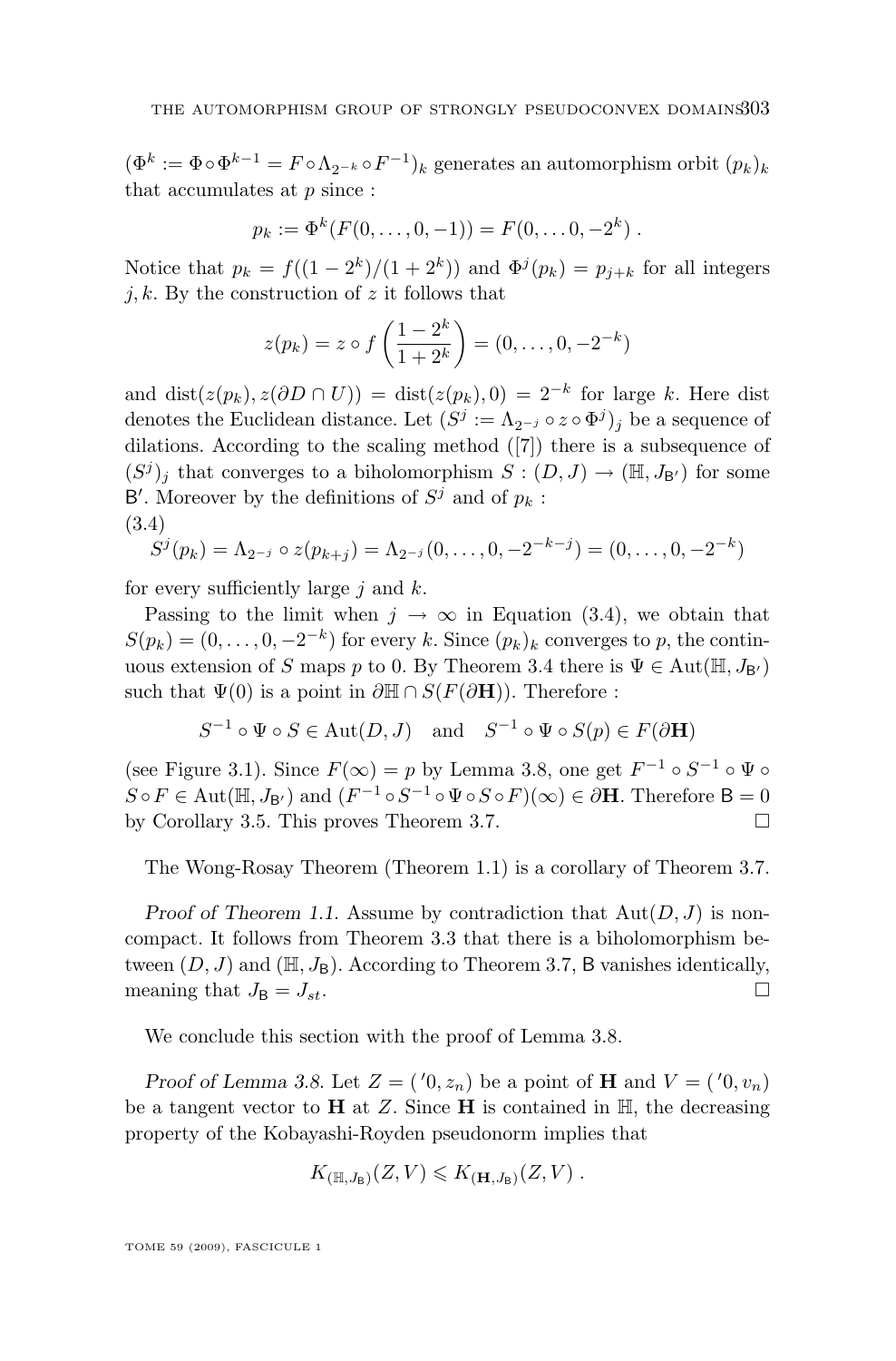<span id="page-14-0"></span>

*Figure 3.1.*

Since  $J_{\mathbf{B}} = J_{st}$  on **H**, there is a positive constant c such that

(3.5) 
$$
K_{(\mathbb{H},J_{\mathbb{B}})}(Z,V) \leq c \frac{|v_n|}{|\operatorname{Re}(z_n)|},
$$

for every  $Z = ('0, z_n) \in \mathbf{H}$  and every  $V = ('0, v_n) \in \mathbb{C}^n$ .

Consider now the subharmonic function  $\varphi$  defined on the half plane  $H_0 =$  $\{\lambda \in \mathbb{C} : \text{Re}(\lambda) < 0\} \subset \mathbb{C}$  by

$$
\varphi(\lambda) = \left| \frac{\lambda + 1}{\lambda - 1} \right|^2 - 1.
$$

The function  $\varphi$  satisfies the following inequalities on  $H_0$ :

$$
|\varphi(\lambda)| \leqslant \frac{4}{|\lambda|}
$$

and, if  $|\lambda| \geq 1$  and  $-1 \leq \text{Re}(\lambda) < 0$ :

(3.7) 
$$
|\varphi(\lambda)| \leq 4 \frac{|\operatorname{Re}(\lambda)|^{1/2}}{|\lambda|^{3/2}}.
$$

Let dist denote a Riemannian distance on  $M$ . According to  $[8]$  there is a positive constant  $c'$  such that the Kobayashi-Royden pseudonorm satisfies

(3.8) 
$$
K_{(D,J)}(F(Z), dF(Z)(V)) \geq c' \frac{\|dF(Z)(V)\|}{\text{dist}(F(Z), \partial D)^{1/2}}.
$$

ANNALES DE L'INSTITUT FOURIER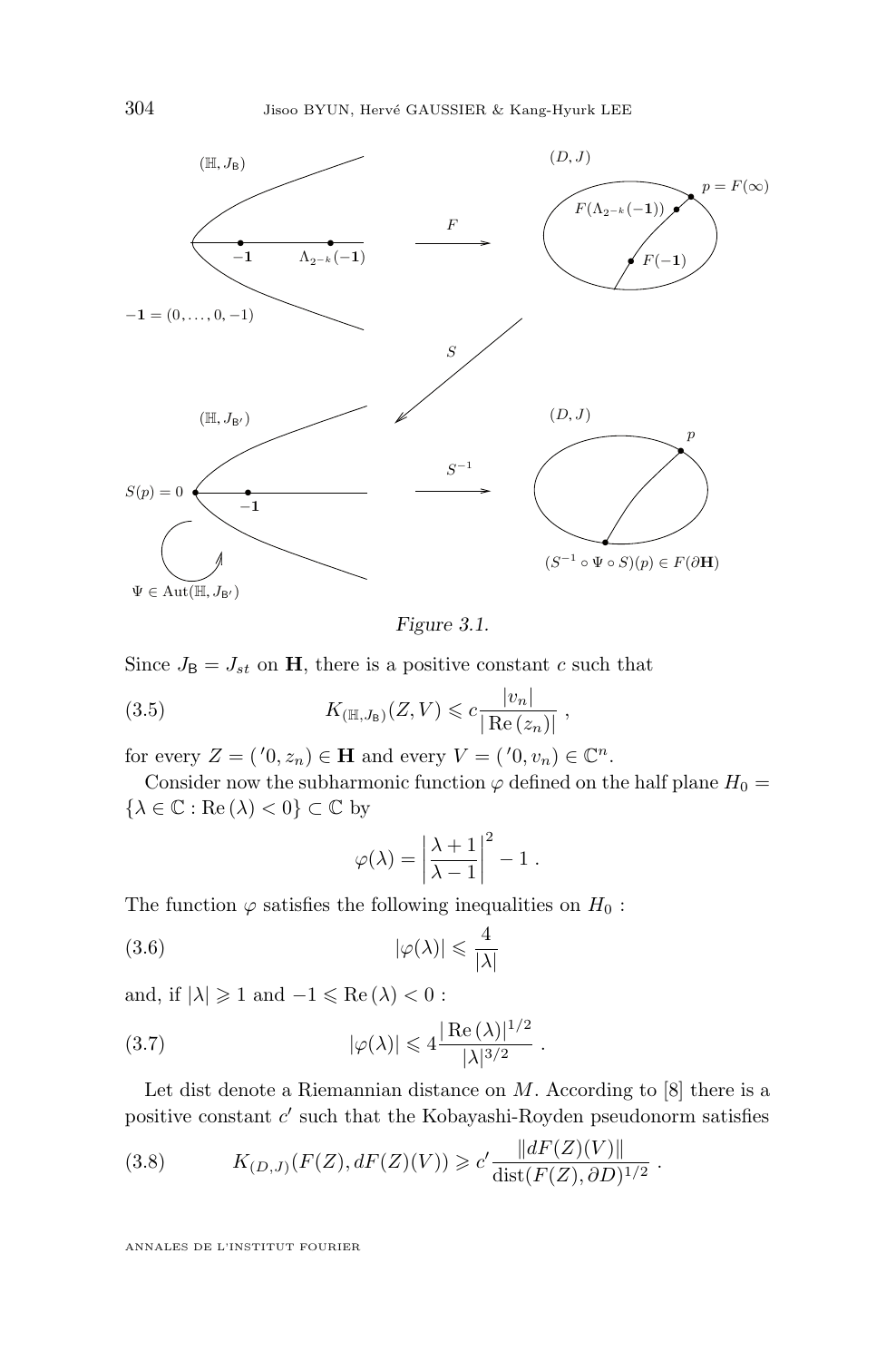The decreasing property of the Kobayashi-Royden pseudonorm under holomorphic maps implies the following inequalities :

$$
\frac{\|dF(Z)(V)\|}{\text{dist}(F(Z), \partial D)^{1/2}} \leq \frac{1}{c'} K_{(D,J)}(F(Z), dF(Z)(V))
$$

$$
= \frac{1}{c'} K_{(\mathbb{H}, J_B)}(Z, V)
$$

$$
\leq \frac{c}{c'} \frac{\|V\|}{|\text{Re}(z_n)|},
$$

the last inequality being given by inequality [\(3.5\)](#page-14-0). Hence :

(3.9) 
$$
||dF(Z)(V)|| \leq \frac{c}{c'} \frac{\text{dist}(F(Z), \partial D)^{1/2}}{|\text{Re}(z_n)|} ||V||.
$$

Let  $\Gamma := F(H)$ . This is a one-dimensional proper analytic set in D. By the Hopf Lemma, this is transversal to  $\partial D$ . More precisely, there exist two positive constants  $C_1$  and  $C_2$  such that

$$
(3.10) \t C1 dist(F(Z), \partial D) \leq dist(F(Z), \partial \Gamma) \leq C2 dist(F(Z), \partial D).
$$

It follows from the inequalities (3.9) and (3.10) :

(3.11) 
$$
||dF(Z)(V)|| \leqslant \frac{c}{c'\sqrt{C_1}} \frac{\text{dist}(F(Z), \partial \Gamma)^{1/2}}{|\operatorname{Re}(z_n)|} ||V||.
$$

Finally, the function  $\varphi \circ F_{|\Gamma}^{-1}$  being subharmonic and negative on  $\Gamma$ , it follows from the Hopf Lemma that there is a positive constant  $C_3$  such that dist( $F(Z), \partial Y$ )  $\leq C_3 |(\varphi \circ F^{-1})(F(Z))|$ . So from inequalities (3.11) and  $(3.6)$  one has :

$$
||dF(Z)(V)|| \leq \frac{2c\sqrt{C_3}}{c'\sqrt{C_1}} \frac{|v_n|}{|\operatorname{Re}(z_n)||z_n|^{1/2}}.
$$

It follows now from a classical integration argument (see [\[1\]](#page-18-0) p.145) that  $\lim_{\|Z\|\to\infty} F(Z) = p$  on the set  $\{Z \in \mathbf{H} : \text{Re}(z_n) \leq -1\}.$ 

Let now  $Z \in \mathbf{H}$  be such that  $-1 < \text{Re}(z_n) < 0$  and let  $\gamma$  be the path defined on [0, 1] by  $\gamma(t) = (1-t)Z + tW$  for  $W := (0, -1 + iIm(z_n))$ . It follows from inequalities  $(3.11)$  and  $(3.7)$ :

$$
||dF(\gamma(t))(\gamma'(t))|| \leq \frac{2c\sqrt{C_3}}{c'\sqrt{C_1}} \frac{|\gamma_n'(t)|}{|\operatorname{Re}\left(\gamma_n(t)\right)|^{3/4}|\gamma_n(t)|^{3/4}} \quad \text{for all } t \in [0,1].
$$

TOME 59 (2009), FASCICULE 1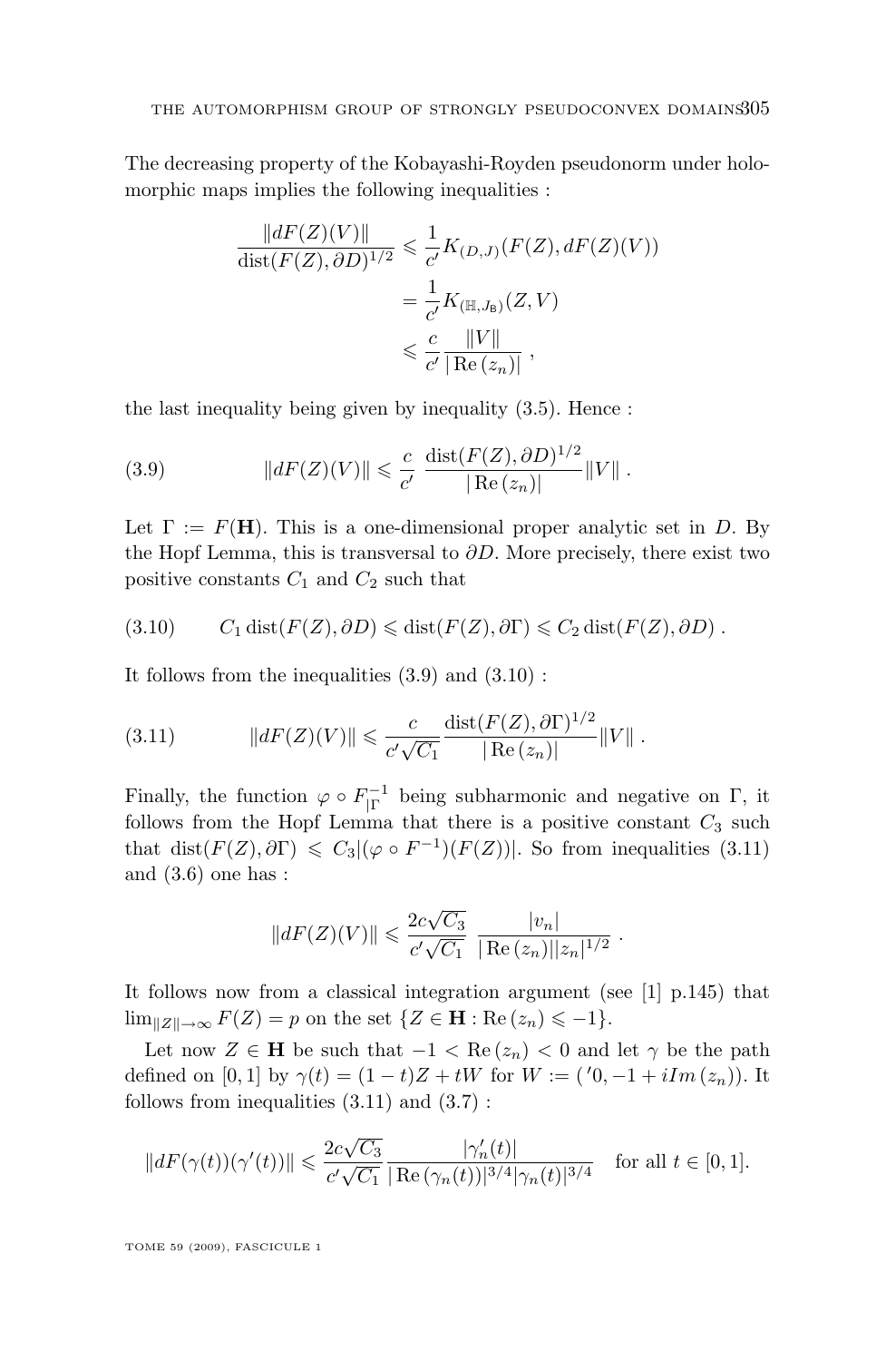<span id="page-16-0"></span>In particular we have :

$$
||F(W) - F(Z)|| = \int_0^1 ||dF(\gamma(t))(\gamma'(t))||dt
$$
  

$$
\leq \frac{2c\sqrt{C_3}}{c'\sqrt{C_1}} \int_0^1 \frac{|\gamma'_n(t)|}{|\text{Re}(\gamma_n(t))|^{3/4} |\gamma_n(t)|^{3/4}}
$$
  

$$
\leq \left(\frac{2c\sqrt{C_3}}{c'\sqrt{C_1}} \int_0^1 \frac{dt}{t^{3/4}}\right) \frac{1}{|z_n|^{3/4}}.
$$

This last quantity converges to zero when  $|z_n|$  goes to infinity, with the condition  $-1 < \text{Re}(z_n) < 0$ .

#### **4. Proofs of Theorem [1.2](#page-3-0) and Theorem [1.3](#page-4-0)**

Let D be a  $\mathcal{C}^{\infty}$  smooth relatively compact domain in a  $\mathcal{C}^{\infty}$  almost complex manifold  $(M, J)$ . Assume that  $(D, J)$  is hyperbolic and strongly pseudoconvex. Consider a sequence  $(J_{\nu})_{\nu}$  of almost complex structures defined on the closure  $\bar{D}$  of D and converging to J in the  $\mathcal{C}^{\infty}$  convergence on  $\bar{D}$ . Theorem 7 of [\[17\]](#page-19-0) implies that  $(D, J_{\nu})$  is also hyperbolic. In particular  $Aut(D, J_{\nu})$  is a Lie group for every sufficiently large  $\nu$ . Let  $G_{\nu}$  be a compact subgroup of  $\text{Aut}(D, J_{\nu})$ . Suppose that the sequence  $(G_{\nu})_{\nu}$  satisfies the following condition :

(4.1) 
$$
\bigcup_{\nu>>1} \bigcup_{g^{\nu}\in G_{\nu}} g^{\nu}(q) \subset\subset D \text{ for any } q\in D.
$$

Then one has :

LEMMA 4.1. — *Fix*  $g^{\nu} \in G_{\nu}$ . The family  $(g^{\nu})_{\nu}$  *is a normal family and every cluster point*  $g^{\infty}$  *of*  $(g^{\nu})_{\nu}$  *belongs to*  $Aut(D, J)$ *.* 

*Proof.* — Let K be a relatively compact open subset in D. Let  $p \in$ K and  $v \in \mathbb{C}^n$  with  $||v|| = 1$ . For every sufficiently large  $\nu$  there exists a  $J_{\nu}$ -holomorphic disc  $\varphi^{\nu}$  contained in D such that  $\varphi^{\nu}(0) = p$  and  $d\varphi^{\nu}(0)(\partial/\partial x) = \alpha_{\nu}v$ , where  $|\alpha_{\nu}| \geqslant c > 0$ , uniformly with respect to  $\nu$  and v. Moreover it follows from the assumption on  $(G_{\nu})_{\nu}$  and from the estimates of the Kobayashi-Royden pseudonorm given by Theorem 1 of [\[7\]](#page-18-0) that there exists a compact subset K' of D such that  $\cup_{\nu>1}(g^{\nu}\circ\varphi^{\nu})(\Delta) =: K'_{\nu} \subset$  $K' \subset\subset D$ . It follows then from [\[26\]](#page-19-0), Proposition 2.3.6 Part (i), that the derivatives of the composition  $g^{\nu} \circ \varphi^{\nu}$  are bounded from above, uniformly with respect to sufficiently large  $\nu$ . Hence according to the Ascoli-Arzela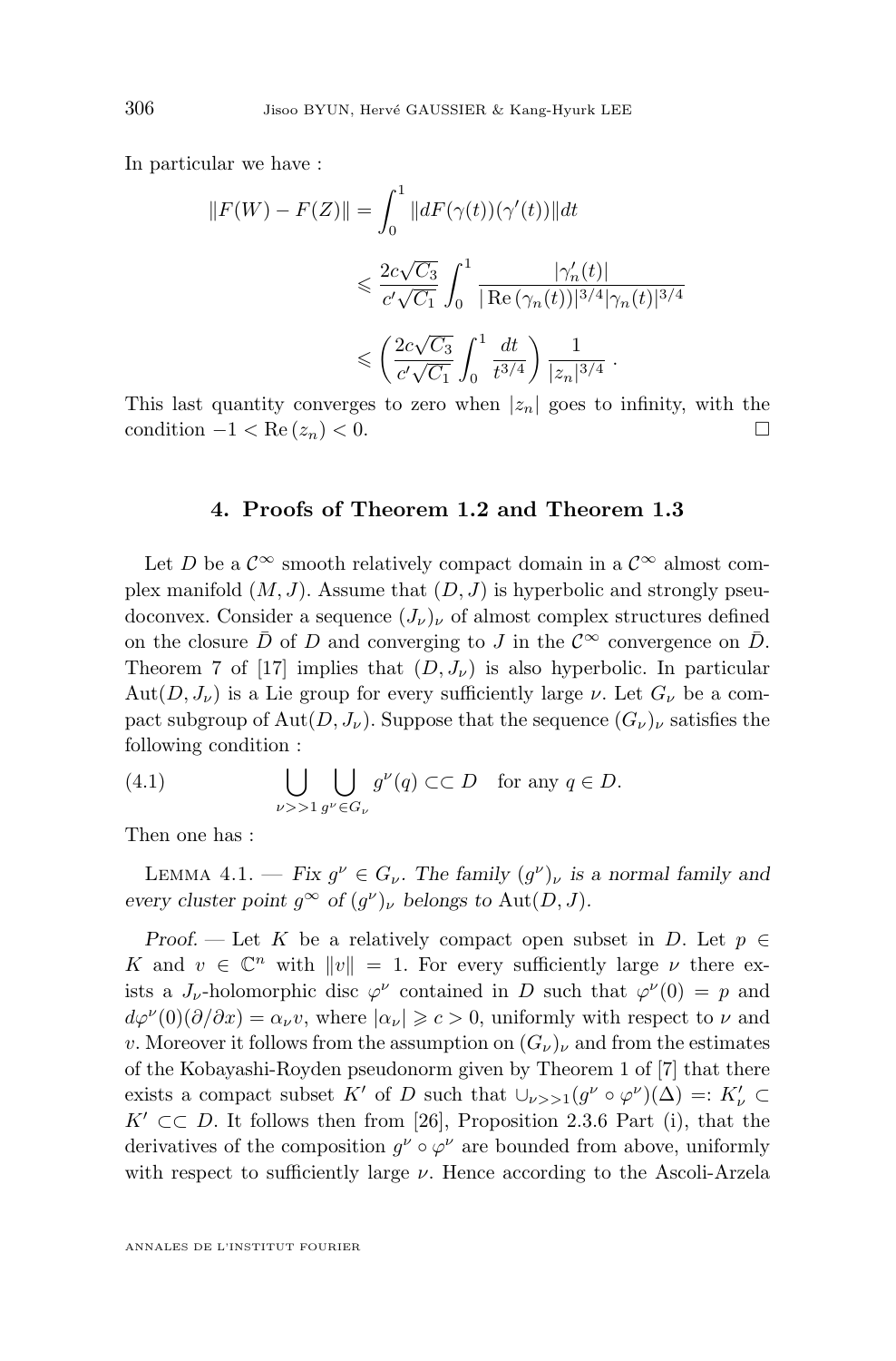<span id="page-17-0"></span>Theorem we may extract from  $(g^{\nu})_{\nu}$  a subsequence (still denoted  $(g^{\nu})_{\nu}$ ) that converges, uniformly with its first derivatives, to a  $(J, J)$ -holomorphic map  $g_K^{\infty}$  from D to  $\bar{D}$ . Moreover, it follows from Theorem 2.2.1 in [\[26\]](#page-19-0) that  $g_K^{\infty}$  is of class  $\mathcal{C}^{\infty}$  on K and that  $(g^{\nu})_{\nu}$  converges to  $g_K^{\infty}$  in the  $\mathcal{C}^{\infty}$  topology on K. Considering a compact exhaustion of D, we finally construct a  $(J, J)$ holomorphic map  $g^{\infty}$  from D to  $\overline{D}$ , setting  $(g^{\infty})_{|K} = g_K^{\infty}$ . By the strong pseudoconvexity of  $(D, J)$  the set  $q^{\infty}(D)$  is contained in D. The same argument applied to  $(g^{\nu})^{-1}$  implies that  $g^{\infty}$  belongs to Aut $(D, J)$ .

Theorem [1.2](#page-3-0) and Theorem [1.3](#page-4-0) are consequences of Theorem [1.1,](#page-2-0) of Lemma [4.1](#page-16-0) and of the following :

Theorem 4.2 (R.Greene-S.G.Krantz [\[10\]](#page-18-0)). — *Let* M *be a paracompact manifold and let*  $\{G_{\nu}\}\text{, } G_{\nu} \subset \text{Diff}(M)$ , be a sequence of compact groups *converging*  $C^{\infty}$  *to a compact group*  $G_0$  *of* Diff(*M*)*.* Then the group  $G_{\nu}$  *is Lie isomorphic to a subgroup of*  $G_0$  *for sufficiently large*  $\nu$ *.* 

*Proof of Theorem [1.2.](#page-3-0)* Assume that  $(D, J)$  is not biholomorphic to  $(\mathbb{B}^n, J_{st})$ , or equivalently that  $Aut(D, J)$  is compact by Theorem [1.1.](#page-2-0)

Claim. — *For sufficiently large* ν *the automorphism group*  $G_{\nu} := \text{Aut}(D, J_{\nu})$  *satisfies [\(4.1\)](#page-16-0).* In particular  $G_{\nu}$  is compact for sufficiently *large* ν*.*

*Proof of the Claim.* Suppose by contradiction that Condition [\(4.1\)](#page-16-0) is not satisfied. Then there is a point  $q \in D$  and a sequence  $(g^{\nu})_{\nu}$  of elements of  $G_{\nu}$  such that  $\lim_{\nu\to\infty} g^{\nu}(q) = p \in \partial D$  (we keep the same notation  $G_{\nu}$  for subsequences). Since the sequence  $(J_{\nu})_{\nu}$  converges to J on  $\bar{D}$  the scaling process (see [\[8,](#page-18-0) [19\]](#page-19-0)) allows to construct a biholomorphism  $F$  between  $(D, J)$  and a model domain  $(\mathbb{H}, J_B)$ . This contradicts the compactness of Aut $(D, J)$  by Theorem [3.4.](#page-10-0) The compactness of  $G_{\nu}$  for large  $\nu$  is a direct consequence of Condition  $(4.1)$ .

According to Lemma [4.1](#page-16-0) the sequence of compact groups  $(G_{\nu})_{\nu}$  converges to the compact group  $G_0 := \text{Aut}(D, J)$ . Hence the proof of Theorem [1.2](#page-3-0) is complete by applying Theorem 4.2.  $\Box$ 

*Proof of Theorem [1.3.](#page-4-0)* Let  $q$  be a point in  $D$ . Let  $J'$  be an almost complex structure such that D is strongly  $J'$ -pseudoconvex and  $(D, J')$  is hyperbolic. Then the isotropy group  $\text{Aut}_q(D, J')$  is a closed subgroup of the Lie group Aut $(D, J')$ . If Aut $(D, J')$  is noncompact, then  $(D, J')$  is biholomorphic to  $(\mathbb{B}^n, J_{st})$  by Theorem [1.1](#page-2-0) and  $\text{Aut}_q(D, J')$  is isomorphic to the compact group  $\text{Aut}_0(\mathbb{B}^n, J_{st}) \simeq \text{U}(n)$ . If  $\text{Aut}(D, J')$  is compact, the closed subgroup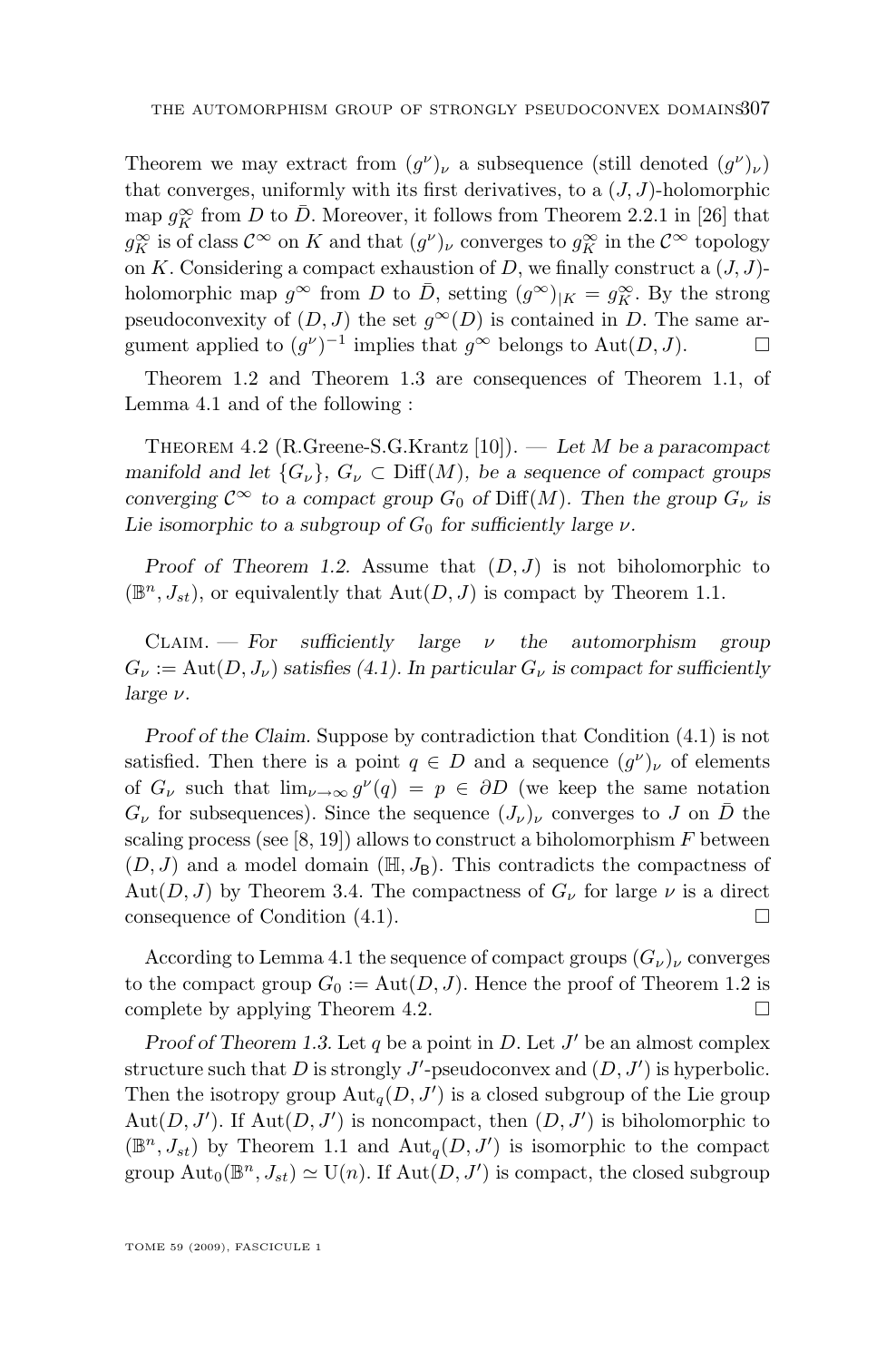<span id="page-18-0"></span> $\text{Aut}_q(D, J')$  is also compact. Therefore one gets that  $G_0 = \text{Aut}_q(D, J)$  and  $G_{\nu} = \text{Aut}_{q}(D, J_{\nu})$  are compact for sufficiently large  $\nu$ .

In order to apply Lemma [4.1,](#page-16-0) we shall verify Condition [\(4.1\)](#page-16-0). Let  $p \in D$ . By the stability of the Kobayashi distance (see Lemma 2.4 in [5]) there exists  $R > 0$  such that  $d_{(D,J_{\nu})}(p,q) < R$  for sufficiently large  $\nu$ . Hence for any  $g^{\nu} \in \text{Aut}_{q}(D, J_{\nu}), d_{(D, J_{\nu})}(g^{\nu}(p), q) = d_{(D, J_{\nu})}(p, q) < R$  and the point  $g^{\nu}(p)$  belongs to the Kobayashi ball  $B_{(D, J_{\nu})}^{K}(q, R)$  of  $(D, J_{\nu})$ , centered at  $q$  with radius  $R$ . It follows from the estimates of the Kobayashi-Royden pseudonorm in [7] that the set  $\bigcup_{\nu>>1} B^K_{(D,J_\nu)}(q,R)$  is relatively compact in D. Therefore the family  $(G_{\nu})_{\nu}$  satisfies [\(4](#page-16-0).1).

Since by definition every element  $g^{\nu}$  of  $G_{\nu}$  satisfies  $g^{\nu}(q) = q$ , every cluster point  $g^{\infty}$  of  $(g^{\nu})_{\nu}$  belongs to  $\text{Aut}(D, J)$  (see Lemma [4.1\)](#page-16-0) and satisfies  $g^{\infty}(q) = q$ . This means that  $g^{\infty}$  belongs to  $G_0$ . We may apply Theorem [4.2](#page-17-0) to conclude that  $\text{Aut}_q(D, J_\nu)$  is Lie isomorphic to a subgroup of  $\text{Aut}_q(D, J)$ .  $\Box$ 

#### BIBLIOGRAPHY

- [1] E. BEDFORD & S. I. PINCHUK, "Domains in  $\mathbb{C}^2$  with noncompact groups of holomorphic automorphisms", *Mat. Sb. (N.S.)* **135(177)** (1988), no. 2, p. 147-157, 271.
- [2] R. Brody, "Compact manifolds in hyperbolicity", *Trans. Amer. Math. Soc.* **235** (1978), p. 213-219.
- [3] B. L. FRIDMAN & D. MA, "Perturbation of domains and automorphism groups", *J. Korean Math. Soc.* **40** (2003), no. 3, p. 487-501.
- [4] B. L. FRIDMAN, D. MA & E. A. POLETSKY, "Upper semicontinuity of the dimensions of automorphism groups of domains in  $\mathbb{C}^{N}$ ", *Amer. J. Math.* **125** (2003), no. 2, p. 289-299.
- [5] H. Gaussier & K.-T. Kim, "Compactness of certain families of pseudo-holomorphic mappings into  $\mathbb{C}^{n}$ ", *Internat. J. Math.* **15** (2004), no. 1, p. 1-12.
- [6] H. Gaussier, K.-T. Kim & S. G. Krantz, "A note on the Wong-Rosay theorem in complex manifolds", *Complex Var. Theory Appl.* **47** (2002), no. 9, p. 761-768.
- [7] H. Gaussier & A. Sukhov, "Estimates of the Kobayashi-Royden metric in almost complex manifolds", *Bull. Soc. Math. France* **133** (2005), no. 2, p. 259-273.
- [8] ——, "On the geometry of model almost complex manifolds with boundary", *Math. Z.* **254** (2006), no. 3, p. 567-589.
- [9] R. E. Greene & S. G. Krantz, "The automorphism groups of strongly pseudoconvex domains", *Math. Ann.* **261** (1982), no. 4, p. 425-446.
- [10] ——— , "Normal families and the semicontinuity of isometry and automorphism groups", *Math. Z.* **190** (1985), no. 4, p. 455-467.
- [11] M. Gromov, "Pseudoholomorphic curves in symplectic manifolds", *Invent. Math.* **82** (1985), no. 2, p. 307-347.
- [12] R. S. Hamilton, "Deformation of complex structures on manifolds with boundary. I. The stable case", *J. Differential Geometry* **12** (1977), no. 1, p. 1-45.
- [13] S. Ivashkovich, S. Pinchuk & J.-P. Rosay, "Upper semi-continuity of the Kobayashi-Royden pseudo-norm, a counterexample for Hölderian almost complex structures", *Ark. Mat.* **43** (2005), no. 2, p. 395-401.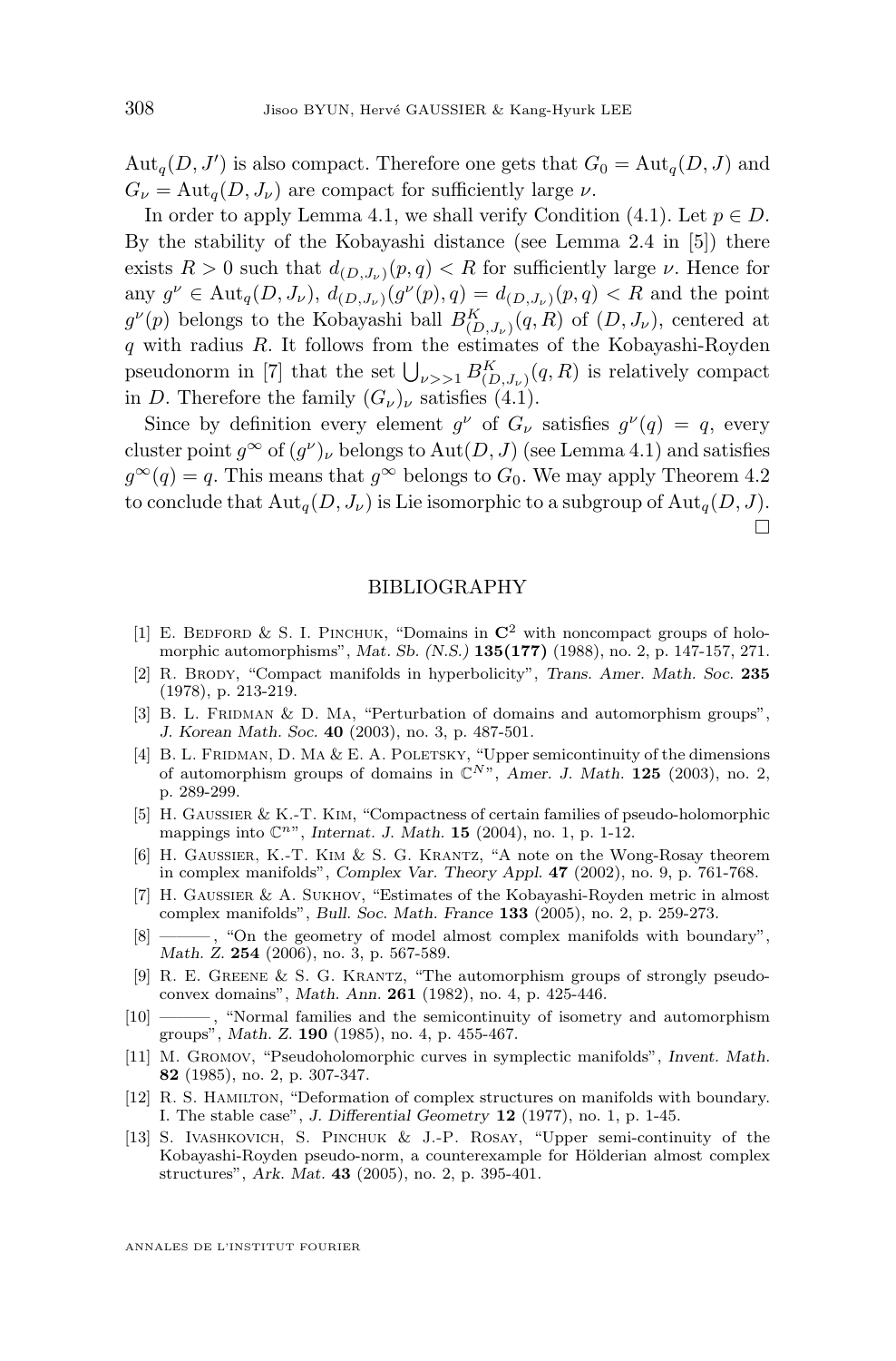- <span id="page-19-0"></span>[14] S. IVASHKOVICH & J.-P. ROSAY, "Schwarz-type lemmas for solutions of  $\overline{\partial}$ inequalities and complete hyperbolicity of almost complex manifolds", *Ann. Inst. Fourier (Grenoble)* **54** (2004), no. 7, p. 2387-2435 (2005).
- [15] S. Kobayashi, "Problems related to hyperbolicity of almost complex structures", in *Complex analysis in several variables—Memorial Conference of Kiyoshi Oka's Centennial Birthday*, Adv. Stud. Pure Math., vol. 42, Math. Soc. Japan, Tokyo, 2004, p. 141-146.
- [16] B. Kruglikov, "Deformation of big pseudoholomorphic disks and application to the Hanh pseudonorm", *C. R. Math. Acad. Sci. Paris* **338** (2004), no. 4, p. 295-299.
- [17] B. S. Kruglikov & M. Overholt, "Pseudoholomorphic mappings and Kobayashi hyperbolicity", *Differential Geom. Appl.* **11** (1999), no. 3, p. 265-277.
- [18] E. LANDAU, *Collected works*.
- [19] K.-H. Lee, "Domains in almost complex manifolds with an automorphism orbit accumulating at a strongly pseudoconvex boundary point", *Michigan Math. J.* **54** (2006), no. 1, p. 179-205.
- [20] ———, "Strongly pseudoconvex homogeneous domains in almost complex manifolds", *J. Reine Angew. Math.* **623** (2008), p. 123-160, to appear.
- [21] A. J. Lohwater & C. Pommerenke, "On normal meromorphic functions", *Ann. Acad. Sci. Fenn. Ser. A I* (1973), no. 550, p. 12.
- [22] A. Nijenhuis & W. B. Woolf, "Some integration problems in almost-complex and complex manifolds", *Ann. of Math. (2)* **77** (1963), p. 424-489.
- [23] S. Pinchuk, "The scaling method and holomorphic mappings", in *Several complex variables and complex geometry, Part 1 (Santa Cruz, CA, 1989)*, Proc. Sympos. Pure Math., vol. 52, Amer. Math. Soc., Providence, RI, 1991, p. 151-161.
- [24] J.-P. ROSAY, "Sur une caractérisation de la boule parmi les domaines de  $\mathbb{C}^n$  par son groupe d'automorphismes", *Ann. Inst. Fourier (Grenoble)* **29** (1979), no. 4, p. ix, 91-97.
- [25] H. L. Royden, "Remarks on the Kobayashi metric", in *Several complex variables, II (Proc. Internat. Conf., Univ. Maryland, College Park, Md., 1970)*, Springer, Berlin, 1971, p. 125-137. Lecture Notes in Math., Vol. 185.
- [26] J.-C. Sikorav, "Some properties of holomorphic curves in almost complex manifolds", in *Holomorphic curves in symplectic geometry*, Progr. Math., vol. 117, Birkhäuser, Basel, 1994, p. 165-189.
- [27] B. Wong, "Characterization of the unit ball in  $\mathbb{C}^n$  by its automorphism group", *Invent. Math.* **41** (1977), no. 3, p. 253-257.
- [28] L. Zalcman, "A heuristic principle in complex function theory", *Amer. Math. Monthly* **82** (1975), no. 8, p. 813-817.

Manuscrit reçu le 24 septembre 2007, révisé le 25 février 2008, accepté le 16 mai 2008.

Jisoo BYUN Department of Mathematics POSTECH Pohang, 790-784 (Korea) [jisoobyun@gmail.com](mailto:jisoobyun@gmail.com) Hervé GAUSSIER CMI 39 rue Joliot-Curie 13453 Marseille Cedex 13 (France) [gaussier@cmi.univ-mrs.fr](mailto:gaussier@cmi.univ-mrs.fr)